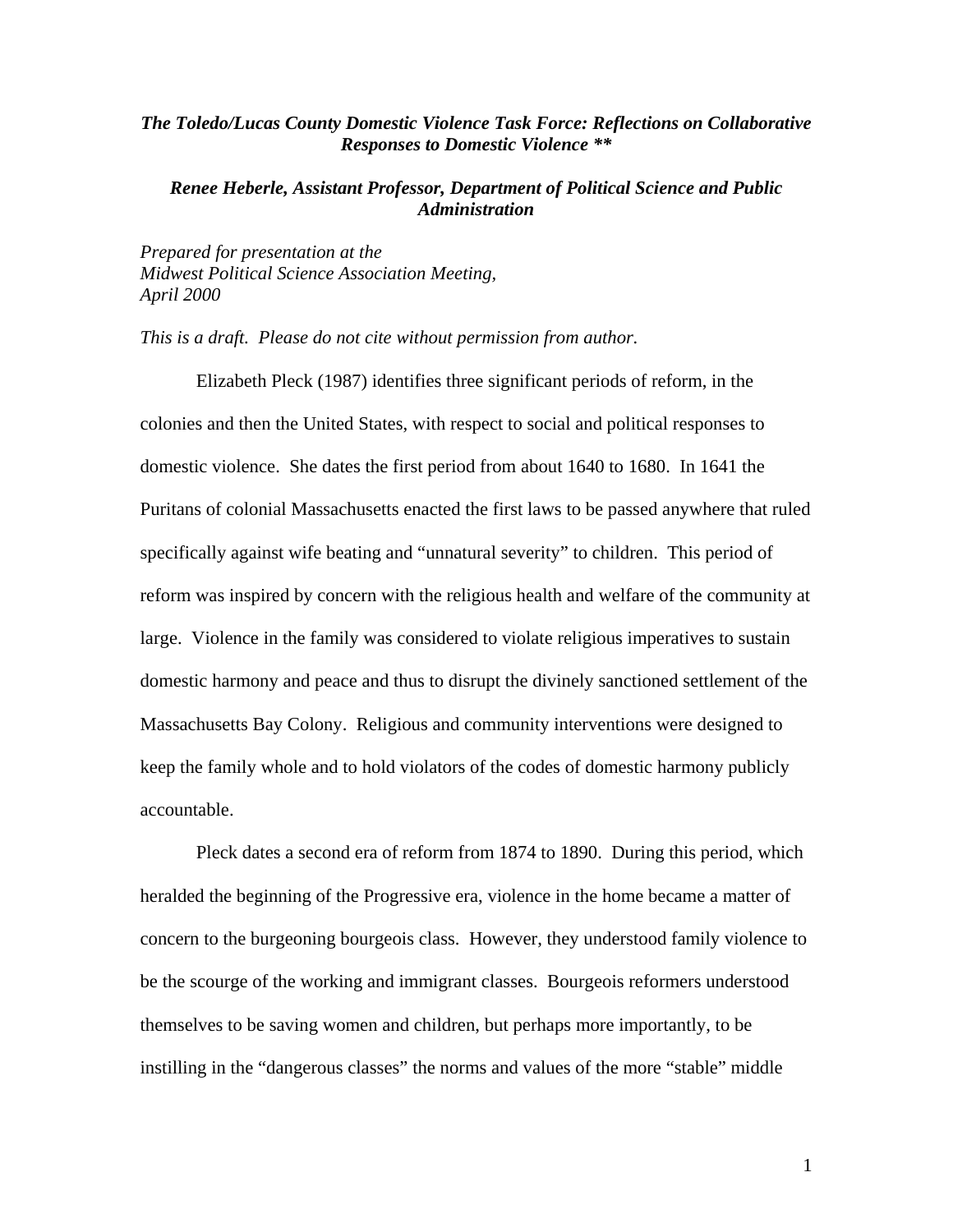classes. Thus, responses to domestic violence were part of a broader, and very deliberate, process of socialization. They were part of an effort to control an increasingly diverse, mobile, and unpredictable population. (see Gordon 1990)

The third period of reform begins in the 1960's when responses to male violence were inspired both by the reformist spirit with respect to the role of government at large, but also by a revived feminist movement who argued male violence was a violation of women's fundamental rights to physical integrity and to equality. This period of reform led to the development of the battered women's movement and the creation of a network of shelters and services for victims of what came to be known as "domestic violence."

 Each era produced a certain kind of knowledge about domestic violence, its causes and meaning in terms of familial and social stability and its impact on society more generally. The significant difference in terms of the knowledge produced during the third era of reform, according to Pleck and others, was that it was organized through an analysis of the social relations of power and inequality between men and women rather than being understood specifically as a family affair. The knowledge was being produced by survivors themselves who were assumed, on principle, to be the best experts about the dynamics of their own experiences. Further, the third period of reform was explicitly informed by feminist critiques of the family and male prerogative that were implicit in earlier eras, but not directly addressed.

However, during the 1980's the shelter movement gradually became a part of the mainstream social service systems of the state and the work associated with battered women became steadily more professionalized. Feminist historians of the movement tell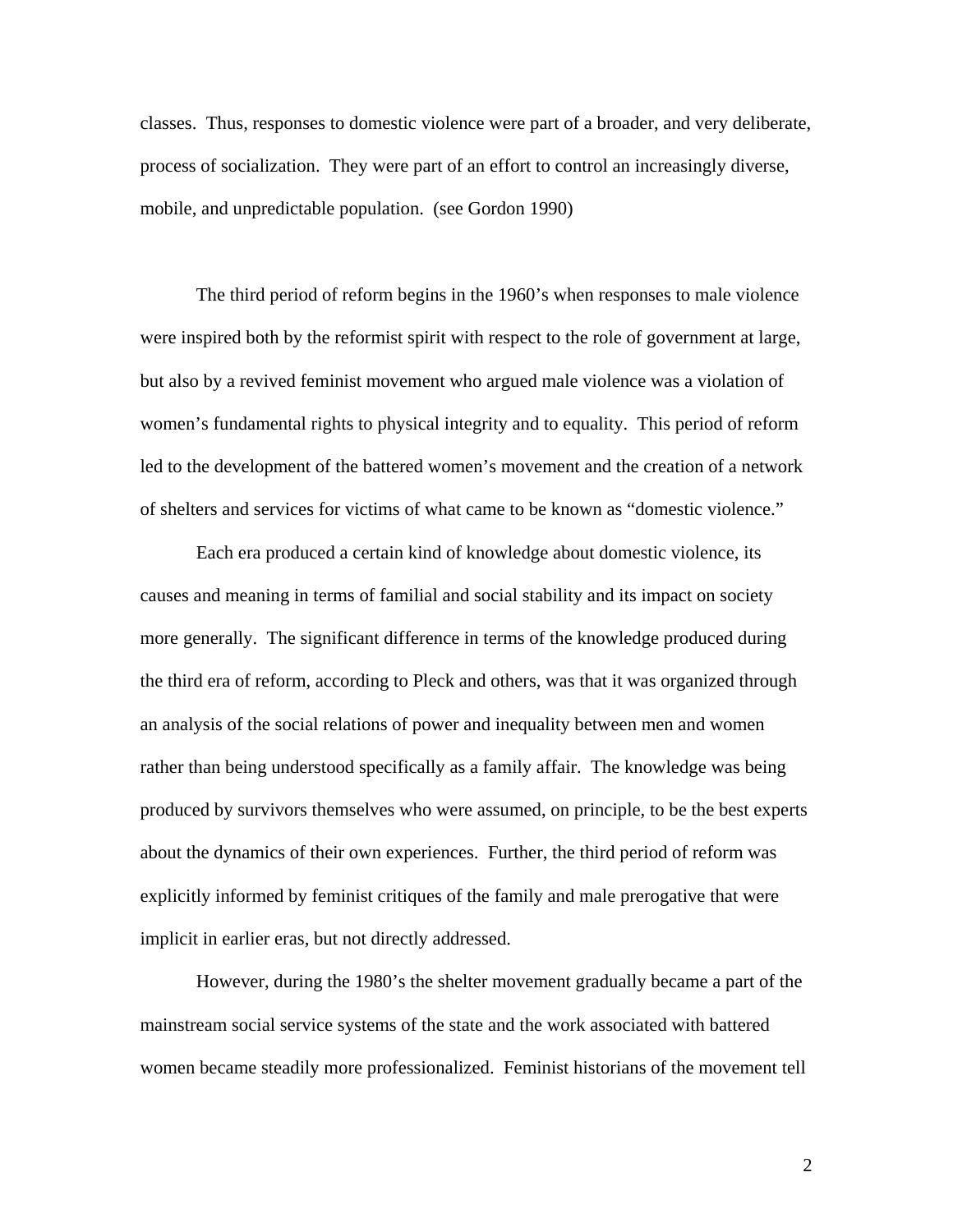the following story: in the 1970's battering was a marginal issue attended to specifically by grassroots organizers, many of whom identified as part of the lesbian-feminist movement, who, as the prevalence of sexual and gendered violence became more clear, struggled to pull together resources to organize shelters and safe houses. Violence against women was an issue being addressed by a social movement, struggling for resources. This was understood to necessarily involve changing social consciousness about the lives of those women society did not think deserving of protection or justice (counseling, divorce, or better relationship skills, perhaps, but not protection or justice). Advocates argued that domestic violence should be identified as a crime of violence against women, a systemic rather than a personal issue; it was analyzed as a symptom of the social and political inequality suffered by women as such, not as a symptom of personal relationships gone awry.

Shelters were collectively organized through informal networks of feminists and advocates, many on the premise that they would be places for women to be empowered to understand and challenge gender hierarchies generally. One principle important to most shelters was that survivors knew and understood the issue the best and should be central to the decision-making processes of the movement.

Gradually, with changes in the laws and priorities of the social-welfare system, shelters became institutionalized as legitimate recipients of tax dollars and foundation grants. As ad hoc funding was replaced by more stable state and charitable foundation funding shelter advocates struggled with the strings that were attached which included rationalizing relationships of authority and power within the organizations. Thus, shelters that had been run by collectives of women and networks of volunteers, developed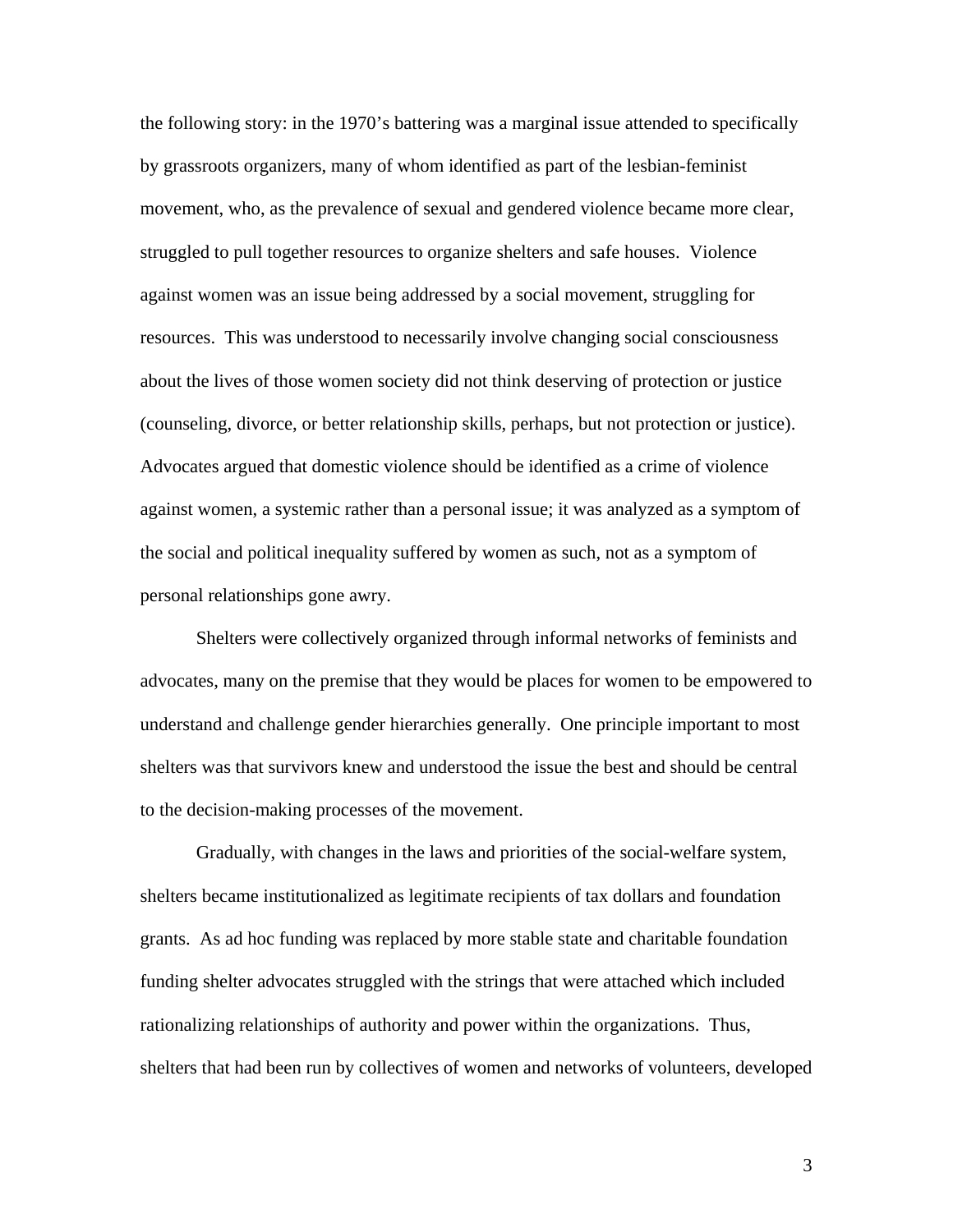boards of directors and traditional staffing hierarchies of authority and of pay. Professionally credentialed counselors and social workers replaced survivors. There is a small amount of literature discussing this process of institutionalization (Dobash and Dobash 1992, Schechter 1982, Matthews 1994). The literature reflects on the bureaucratization of the movement and the changing requirements with respect to the expertise of counselors and advocates as shelter organizations began to pursue and accept state funding.

Since the 1980's, in large part in response to pressure from advocacy groups and battered women's coalitions, domestic violence has been codified as a criminal act in the statutory law in most states and preferred or mandatory arrest policies have replaced policies that encouraged mediation or simply keeping the peace. The codification of domestic violence as a crime implies and encourages the steady mainstreaming and expansion of services. Courts, prosecutors' offices, and law enforcement agencies are now confronted with domestic violence cases as part of their everyday workload. State workers at all levels are expected, and often required by law, to receive ongoing jobrelated training about the issue and current strategies for managing it. This signals the success of feminists and battered women's advocates in rendering domestic violence a public and social issue. Historically DV was persistently and deliberately deflected from the mainstream of the legal and welfare branches of the administrative state. In the last ten years, it has been fully and irrevocably mainstreamed as a social problem.

Thus, I would suggest that we have entered into yet another era of reform signified by shifts in strategic thinking with respect to public policy-making about domestic violence. It is not discontinuous in historical time with Pleck's third era. In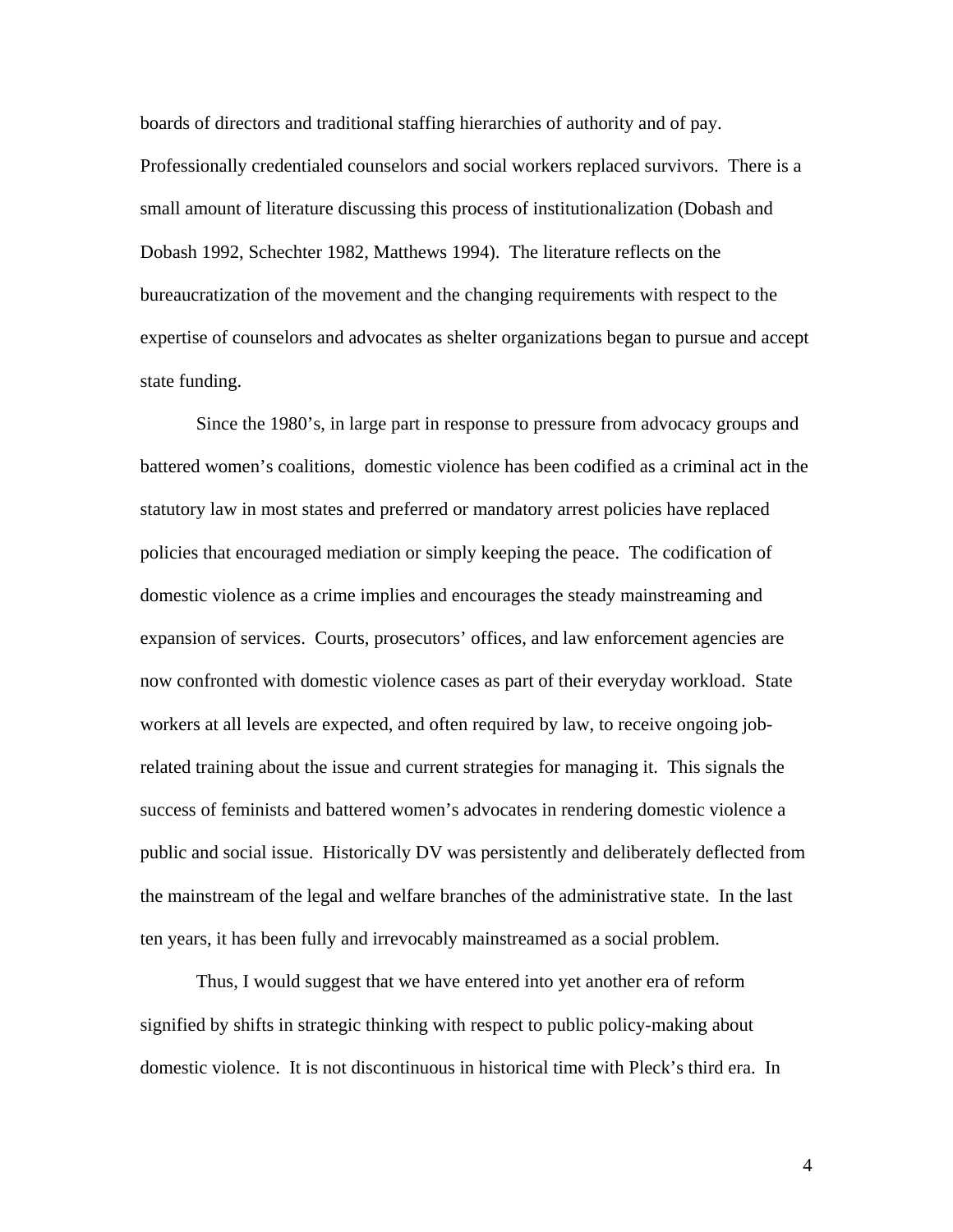fact, it reflects, if in distorted form, some of the concerns of the movements of the 1960's and 1970's. However, I do think that since the late eighties there have been such significant changes in public awareness and policy-making priorities that we might look at the current "domestic violence regime" at the city, county, state, and national levels as constituting a new paradigm. It is characterized by the acknowledgement of domestic violence as a crime and as a legitimate concern for all branches of government. Further, with the expansion of services has come a concern with consolidating professional collaboration among agencies that work with victims and offenders in domestic violence cases.<sup>i</sup> Policy-makers describe this as an effort to stream-line social service, therapeutic, and crime control agencies to better serve victims.

What follows are some observations and reflections on these developments in the Toledo/Lucas County area. My research involved conducting interviews with twenty individuals members of the Toledo/Lucas County Task Force on Domestic Violence (DVTF). The task force includes six sub-committees organized according to disciplinary function: medical, social service, law enforcement, judicial, prosecutorial, and finally, a sub-committee which is specifically organized for agencies who apply for funding made available through the federal Violence Against Women Act (VAWA) of 1996. The mission of the task force and the VAWA collaborative is to "streamline services and work toward the goals of keeping victims safe and offenders accountable." In addition to interviewing, I have sat in on meetings for the past year, reviewed the minutes from prior meetings, and reviewed local press coverage dating back to the founding of the DVTF. The following analysis of the organizational priorities of the task force offers insight into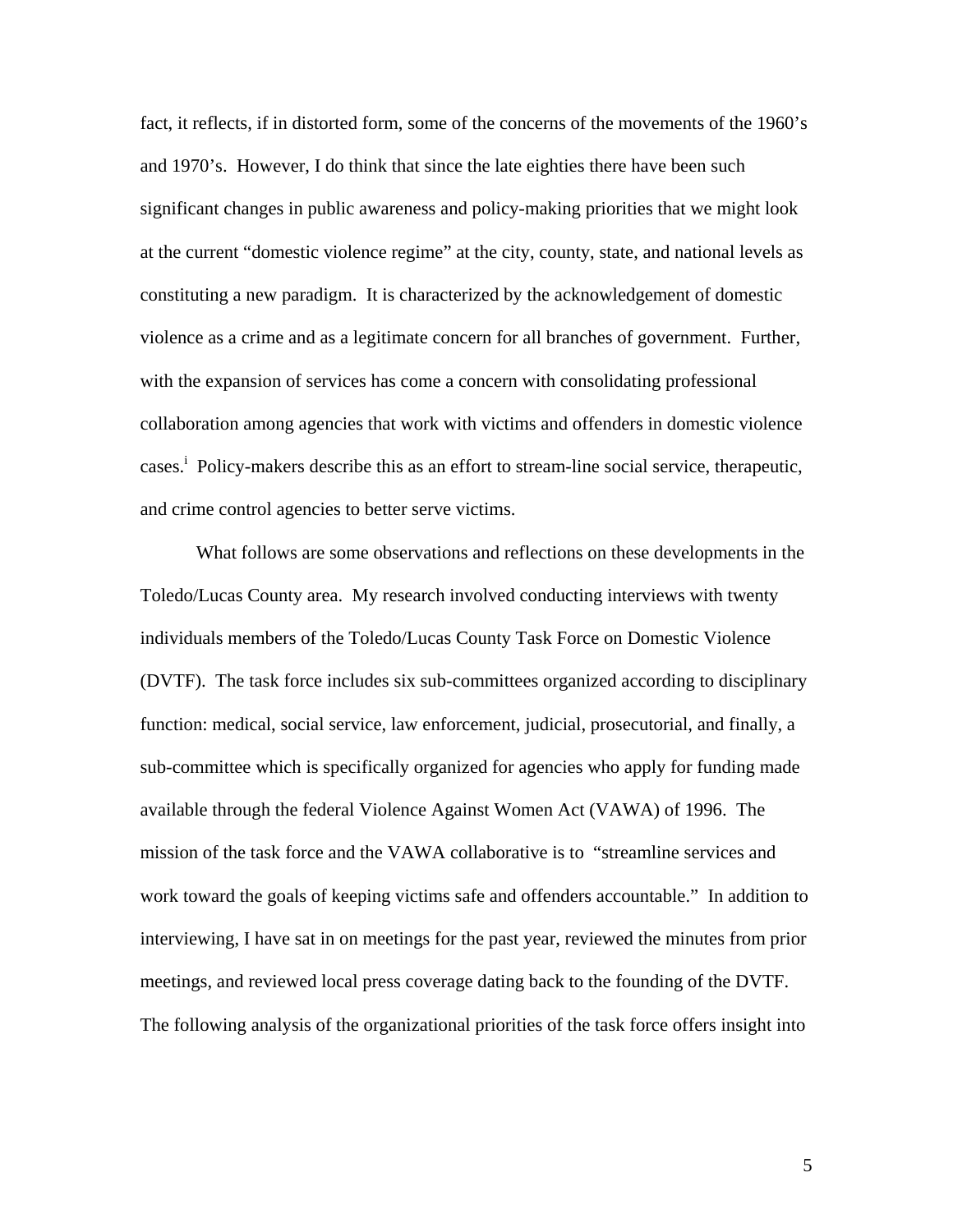how the issue of domestic violence is currently constructed for and by public policy makers and professionals.

As in most communities, the earliest response to domestic violence in Toledo was the organization of shelters. The crisis shelter at the YWCA has been in existence since 1979 and the long-term shelter at a local church, called Bethany House, has existed since the mid-1980's. However, no particularly visible community organizing around sexual violence existed prior to 1995. Activists organized the first "Take Back the Night March" in Toledo in 1995, but this mobilization itself has had little impact on the local system of services and legal adjudication. We might also note that the shelter at the YWCA developed not specifically because of feminist advocacy, but because some of the women staying in the shelter began to disclose that violence or abuse had something to do with their need for shelter. Of the three residential floors, one was subsequently designated as the DV floor, with its own staff and counselors. The change was made in light of organizational and service efficacy, not because of feminist analysis, consciousness raising, or agitation about the issue. Bethany House was organized under the tutelage of a Catholic nun who succeeded in getting support from the church and local charities to open a long-term shelter.

Thus, while the presence of victims of battering inspired the foundings of both shelters, survivors were not directly involved in the decisions to organize either shelter, nor were they integrally involved in determining the rules of the game once the shelters were established. Professionals and persons of faith who recognized an unmet need organized Toledo's shelters. While the case manager at the long-term shelter is a survivor and speaks of how her sensitivity to and relationship with clients is informed by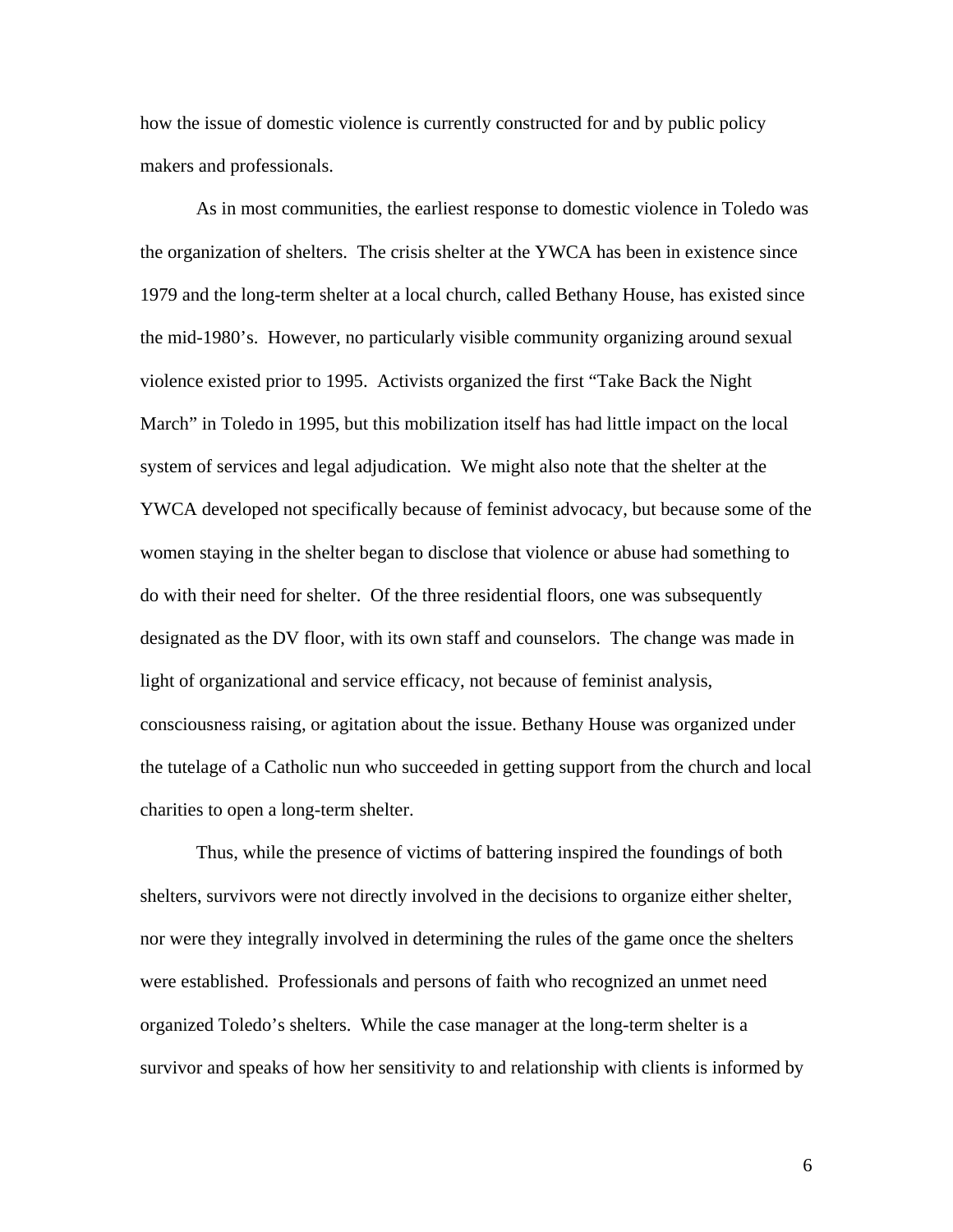her experience, it was, ultimately, her professional credentials that got her hired. Neither shelter has ever included any institutionalized means for survivors, as such, to impact policy or program development.

With respect to the other major social service agencies in town, domestic violence was added to their agendas and menus of services fairly recently. Family Services of Northwest Ohio, founded in 1906 as part of the progressive movement, and the Family and Child Abuse Prevention Center, first founded as the Child Abuse Prevention Center in the 1970's, are two of the largest social service organizations in town that specifically address domestic violence. Family Services did not single it out as an issue until the founding of "Project Genesis," a mentoring program for women who have decided to leave their batterers, in 1996. FCAPC expanded its mandate to address domestic violence in the 1980's. They provide courtroom advocacy for victims. Along with the executive director of the YWCA, the leadership of these two organizations recognized a need for more systematic approaches to domestic violence at the community level and initiated the Domestic Violence Task Force of Toledo/Lucas County (DVTF) in 1995. It was to be modeled on the Child Abuse Task Force already in existence, though it was clear to these experienced women that the two should be treated as separate social issues.

Looking briefly at other public service areas, responses to domestic violence became a standard part of police training in Ohio in 1978 when it was defined as a crime of violence under the Ohio Revised Code. It was codified as a misdemeanor under the law, with multiple offenders to be charged at the felony level. However, apart from some minimal training, little was done on the ground to ensure officers would be held accountable for effectively enforcing the law. There was no state oversight of training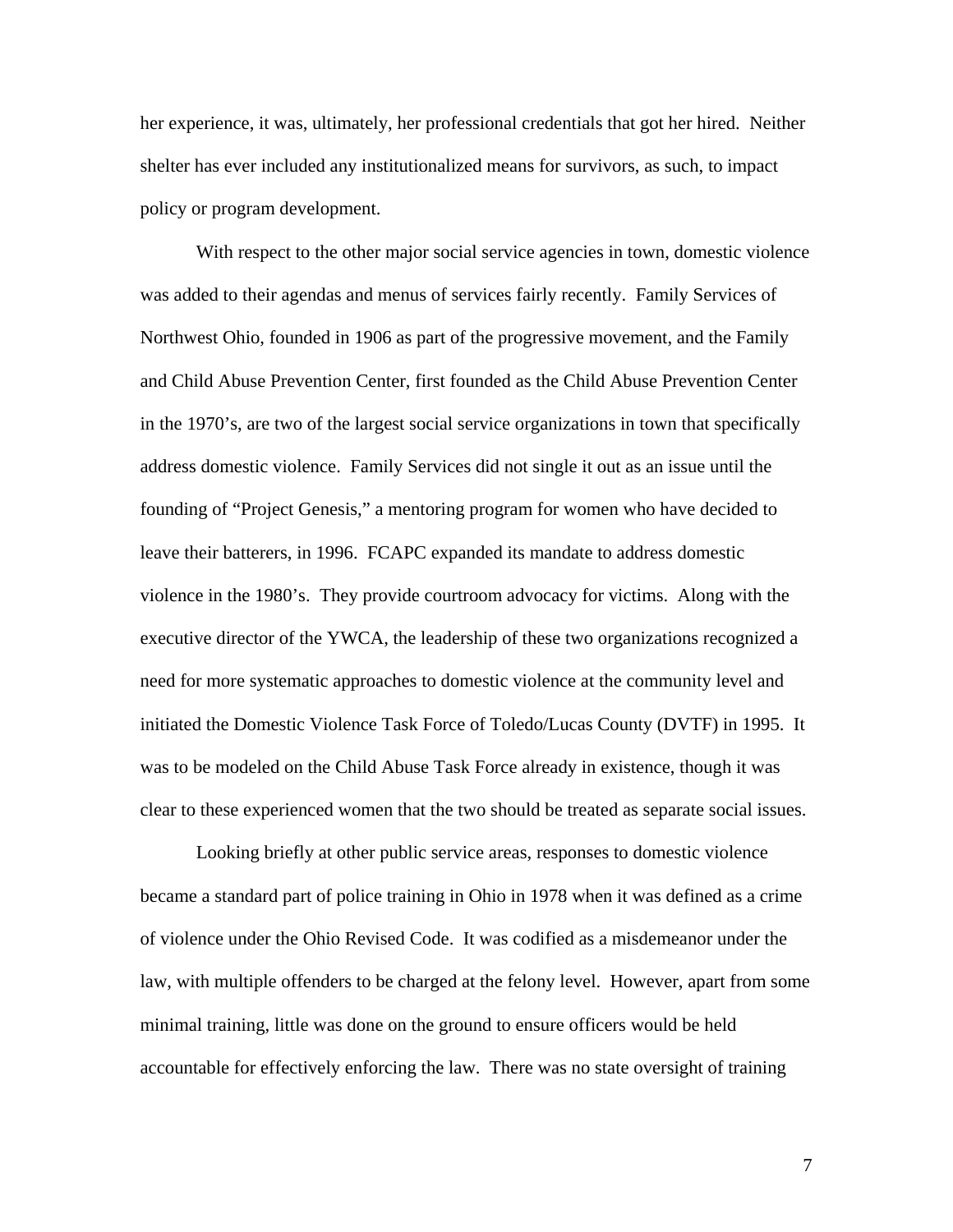procedures until 1982 when trainers were required to obtain state certification. In Toledo, the lieutenant in charge of the community services department heads up the effort to train police. He has been in the position for eighteen years, since the change in the law. While he is optimistic about younger officers being "more trainable," and about increasing numbers of women on the force, he expressed his continuing frustration as he confronts ongoing resistance among officers to take the law seriously or to effectively investigate DV cases.

With respect to the legal system, because domestic violence as a first time offense is defined as a misdemeanor, the vast majority of cases start (and generally end) in Municipal Court. Very few cases are ever brought in felony court. The complexity of adjudicating these cases is only now being recognized. The bench kept the adjudication of these cases relatively simple for twenty years after the 1978 law was passed by making use of something called the Citizens Dispute Settlement Program (CDSP). This court-run program was originally designed in the early 1970's as an alternative to the adversarial system. It was set up to resolve neighborly disputes, small claims, and charges of passing bad checks through mediation. When DV was criminalized, the CDSP developed a batterer's intervention program. When adjudicating DV charges, in consultation with CDSP, judges commonly diverted offenders to that program rather than dismiss the charges or engage in the complex process of trying, as a crime, with all the requisite rules of evidence and procedural complications, what were seen as cases generated by personality conflicts. The accepted judicial response to misdemeanor DV charges from 1978 to 1999 was to divert cases to CDSP. Upon completion of the program any record of the charge was expunged from an individual's record.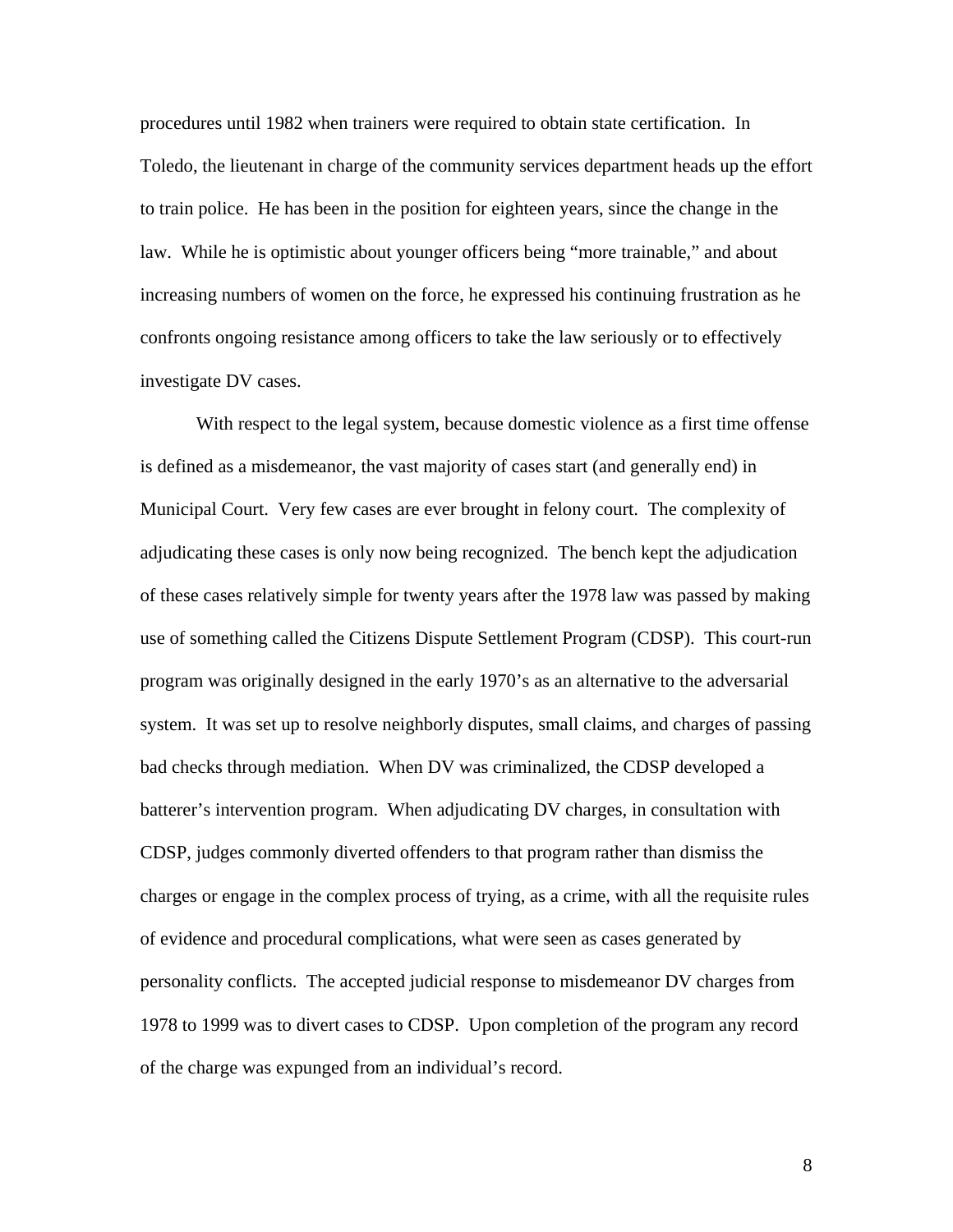During the last five years, concern about how to "handle" domestic violence has spread throughout the system in the Toledo/Lucas County area. The courts, the sheriff's department, the police, and the prosecutor's office, have been pressured to take special notice of the issue of domestic violence. This is only in part due to the efforts of the Domestic Violence Task Force. For a bit more perspective on systems changes in the last five years in Toledo one must look not only at the work of the task force, but at a series of articles in the local paper published in 1998 and 1999.

The articles focused on police and prosecutorial responses to allegations and reports of domestic violence and stalking. The paper addressed the issue of "how seriously" people who worked in the various offices of city governance and law enforcement, took claims about domestic violence and stalking. In 1999, the city conviction rate for misdemeanor charges of domestic violence was ten percent. Too insignificant a number of cases were brought in felony court to even count. The paper also exposed the fact that many repeat offenders were being sent to the CDSP against the courts' own protocols for referral. Thousands of open domestic violence warrants lay dormant in the police stations around Toledo. In response to the series of articles in the paper describing the CDSP as a "dumping ground" for batterers, the bench initiated a review and issued a set of criteria for diversion, but then abruptly dropped the program a few weeks later. In response to the criticisms of the city prosecutor's office, the chief city prosecutor was replaced. In response to reporting on open warrants, the sheriff's department began organizing sweeps to pick up defendants with open domestic violence warrants. In response to descriptions of the chaos at Municipal Court with respect to organizing dockets and bringing cases to trial, City Council just allocated funds for a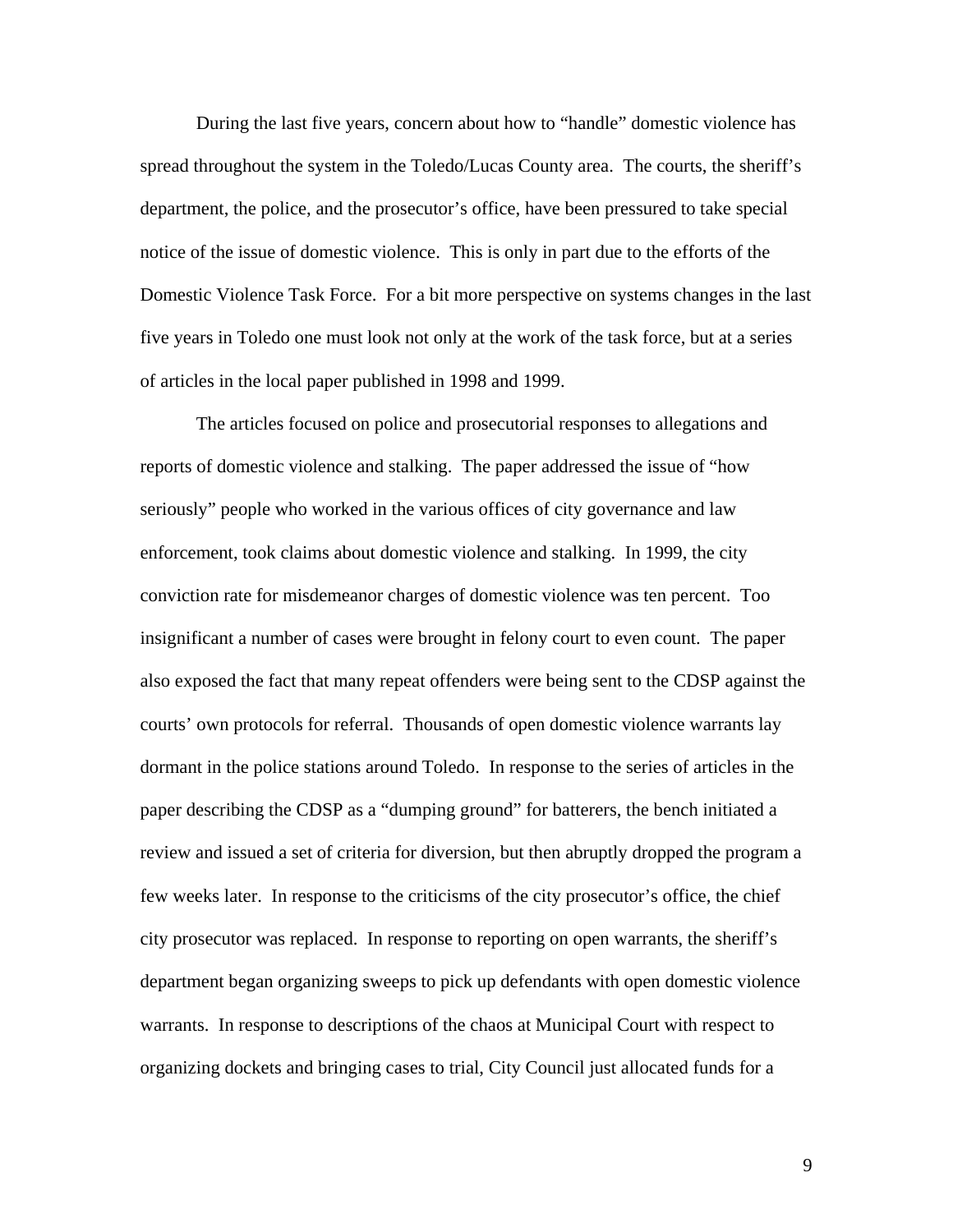non-profit foundation (the Corporation for Effective Government) to conduct a study of the organization of Municipal Court.

At the time these local newspaper articles were written the DVTF had been in existence for three years. The initial task the DVTF took on was to write a protocol that would describe all the different services, regulatory polices, and legal procedures addressing DV. In devising this strategy, they were following the example of many other communities. The purpose of the protocol was identified as streamlining services provided by the various public agencies that deal with victims and offenders. Flow charts and referral systems were put on paper in order to clarify points of contact among agencies and to ensure the efficient delivery of services.<sup>ii</sup> Since the public announcement of the protocol in 1997, the task force as such has organized two educative community events and advocated in City Council for the monies to hire a special DV prosecutor. It has facilitated the drawing up of lists of priorities for each sub-committee to address such as getting cameras in police cars, and making sure victims are properly notified of hearings, arrests and releases of offenders, and trial dates. It meets every two months, with sub-committee meetings scheduled for the off months. Meetings are generally organized around general information sharing and reports from sub-committees. Substantive discussion and debate is generally reserved for smaller group meetings and informal networking.

In what follows I discuss what Nancy Campbell (1999) has called the "governing mentalities" of the public policy establishment in Toledo with respect to gendered, intimate violence. Campbell defines governing mentalities as "sets of assumptions, knowledge claims, and appeals to authority, expertise, obligation, and responsibility that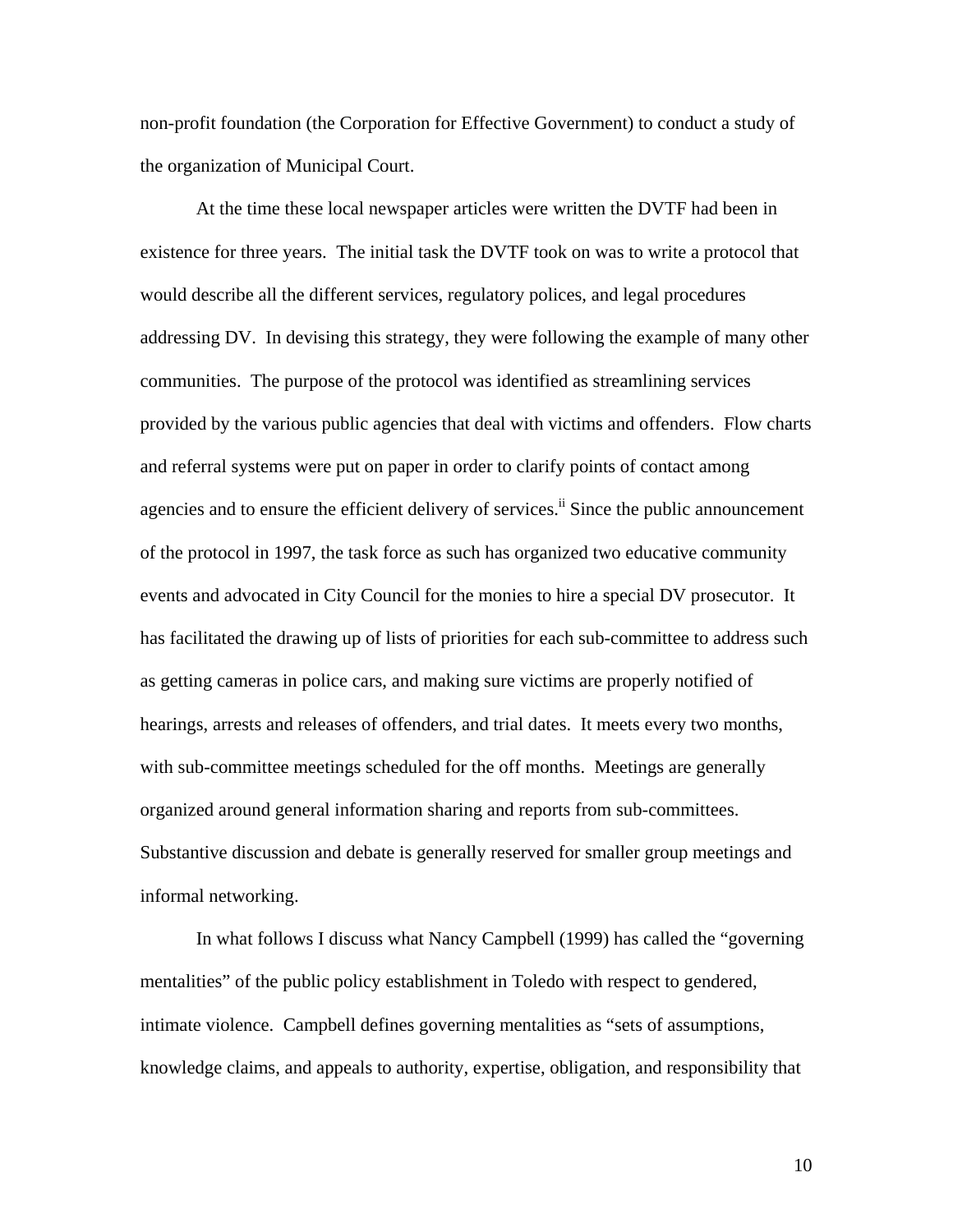structure the guiding rationale of public policy. These mentalities capture the figural and performative dimensions of political discourse" (910). I use Campbell's phrase because while the professionals working on domestic violence cases do not have any particular, unified, philosophical perspective about the dynamics that cause or condition its existence we can identify governing mentalities, specific to our time, about domestic violence that normalize, regulate, and limit the terms on which we, as a society and as a public, imagine and confront the problem.

A preliminary summary observation about policy developments in the last ten years might be that we have come to view domestic violence simultaneously as a crisis of the family that must be healed, as a social issue about which the public must be educated, and as a crime for which offenders must be held accountable; hence, the assumption that collaboration among all the professionals (commonly referred to as stake-holders) invested in these solutions is the most logical policy approach. I see it as a consolidation of the tendency to depoliticize analyses and responses to domestic violence. The crime control and social service arms of the administrative state, with all their complex disciplinary modalities of power, will be brought to bear more effectively on those figured by current norms as victims and offenders under the policies and laws governing domestic violence.<sup>iii</sup> And, as domestic violence becomes a social problem to be managed by professionals, political critique of the gender politics that makes domestic violence possible is systematically neutralized. My research into the dynamics and discourses of collaboration in Toledo supports this claim.

Members of the Toledo DVTF were at best ambivalent, but sometimes explicitly cynical, about the work of the task force. The collaboration itself is described by most,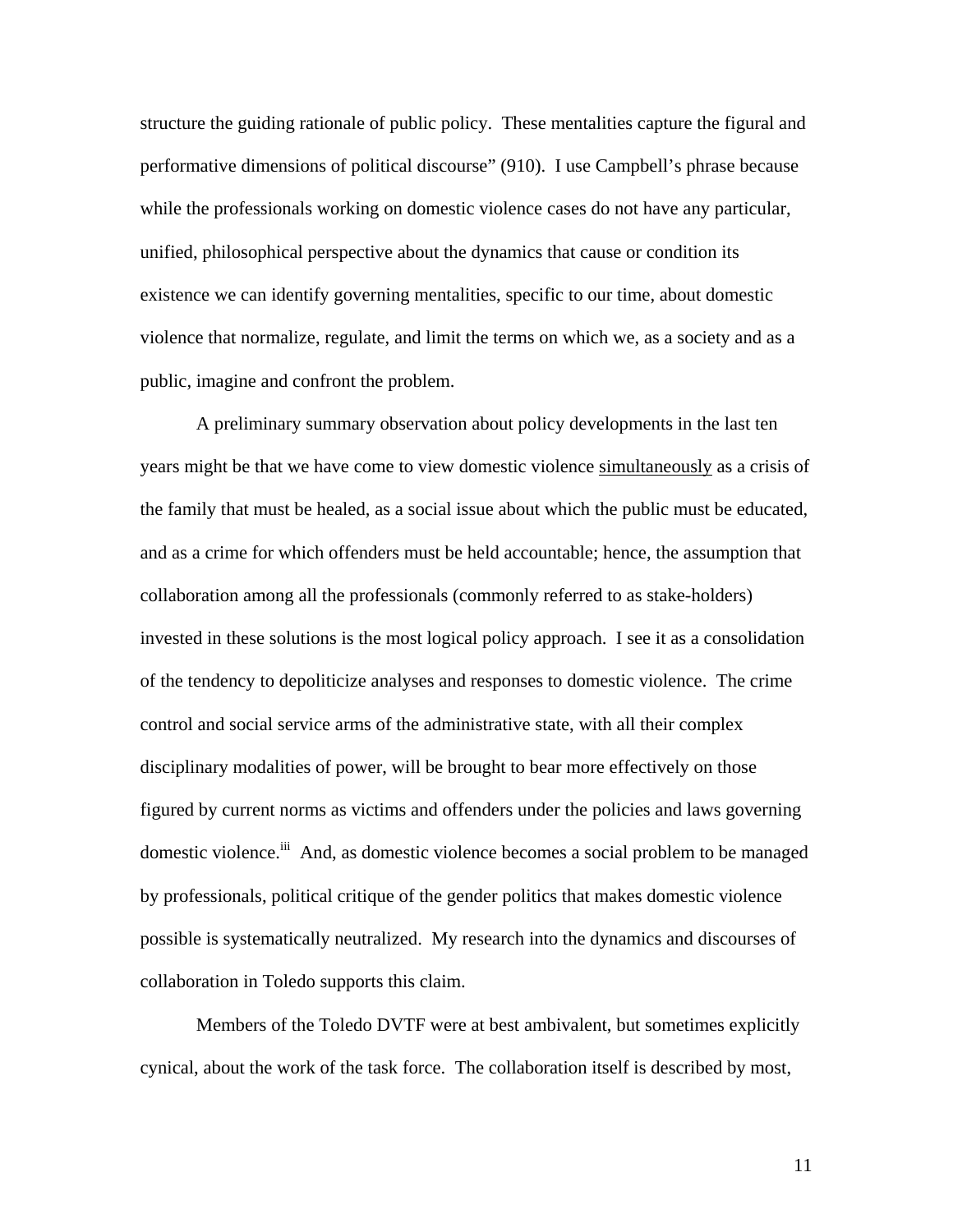not as a panacea, but certainly as an unquestionably necessary strategic move.<sup>iv</sup> Respondants typically asked me, in a rhetorical fashion, how it could be that so many experts, relatively powerful political figures (judges and the county sheriff attend or are represented), and concerned professionals (attendance at any given task force meeting might range from twenty to fifty individuals with up to twenty organizations represented) could be brought together and ultimately achieve so little substantive or lasting change? Most, when asked what they thought the most important success of the task force has been, identified the fact that so many people come to the meetings and now know what the others do. While enthusiastic about that networking and information-sharing function, they often, in the same breath, wonder what the purpose of the task force is at this point in time and what it can possibly accomplish.

For example, the Task Force began meeting in 1995, yet it was not until the summer of 1999 that the Citizen's Dispute option for batterers was publicly challenged, and this was done through the medium of the local press. Many participants I interviewed commented on this as a significant failing of the group. Social service providers in particular knew that this kind of mediation program had been proven ineffective in research done on rehabilitating batterers. Others were more particularly and intuitively offended by the fact that it lumped domestic violence, though described in law as a violent crime, in with neighborhood disputes over barking dogs and passing bad checks. Nonetheless, the program was never even brought under review in three years of meetings.

Another system flaw everyone is aware of, but no one discusses explicitly, is the inconsistency of judicial responses to domestic violence cases. We have seven municipal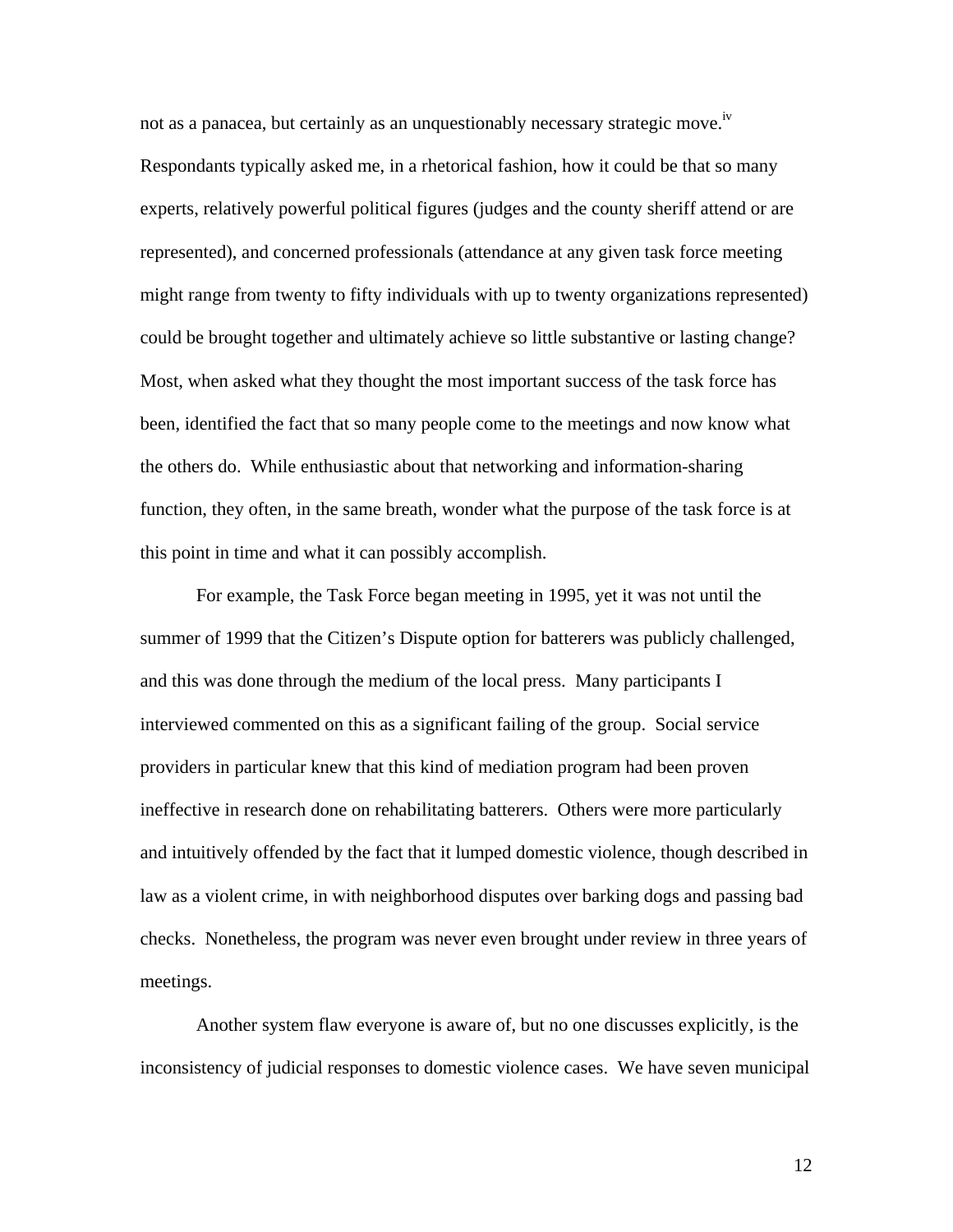court judges in Toledo. Each is know in the DV community for their particular (and sometimes idiosyncratic) approaches to DV charges. They are radically inconsistent in terms of their willingness to assume DV is a crime involving unique dynamics. The organization of their dockets, how they set bonds, the conditions under which they will issue temporary protection orders, their style of address to victims and offenders, and their sentencing habits all signal an unwillingness to develop a coordinated policy. This is often explained by reference to the imperative that they sustain their independence and neutrality with respect to the victim and defendant. However, their intransigence is not fully justified by their desire to sustain the appearance of judicial disinterest and independence. Other jurisdictions have limited judicial discretion in various ways and even created special courts for DV cases. And members of the Task Force know of those different models for organizing the court system.

There are other issues in our community that emerged in interviews as problems members of the Task Force are well aware of, but my purpose here is not to outline policy flaws. Rather, I was particularly interested in members' insights as to why these and other flaws in the system are understood as such, yet consistently ignored. Their responses are classic articulations of professional ambivalence about "the political." (Larson, ----)

I found that members explain the silence about the program and other controversial issues, in part, by invoking the specter of "the political." In fact, for the most part, members of the task force deliberately avoid confrontation about practices and problems in the various parts of the system. (The director of CDSP was originally an active member of the task force, and several judges consistently attend meetings.) Some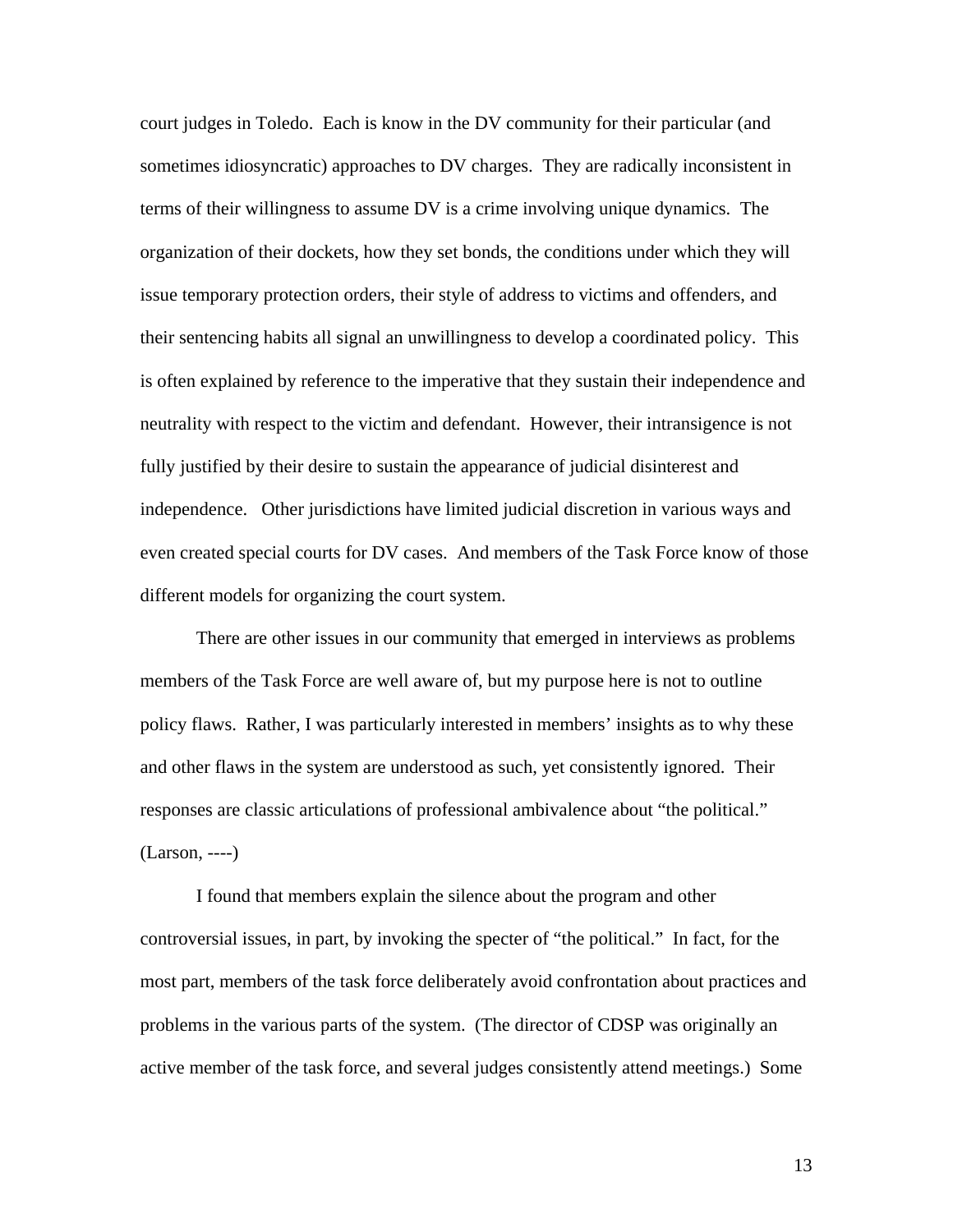told me that this is, in part, due to the fact that they "know each other" so much better now, and do not want to rock the boat of their familiarity with politics. This is their way of "not being political" though they simultaneously attribute the lack of substantive discussion to "politics." One respondant said she did not speak up, not because she was shy, but because she "is not a political person." The specter of the political emerged again when I asked whether the task force has considered, for example, instituting a death review committee, or doing systematic and specific case analysis when a woman they are working with is hurt or killed. Members responded, sometimes regretfully, but other times pragmatically, that it would be "too political." I also found this notion of "the political" to be a code word for potential conflict and the power differentials that exist, for example, between victim advocates in Municipal Court and the judges who apparently determine the range of their activities in the context of the court.

In addition to asking why certain issues were not addressed, I asked members directly if the task force was or should be political in any sense. While there was disagreement as to whether participants want the task force to "be political" in its public representations or pressure it might put on elected officials, most did "confess," so to speak, that it is political in terms of its internal workings. This is thought to be a bad thing that bewilders them as they argued "we are all working toward the same end." In other words, the intrusion of the "political" is their explanation for the lack of formal and informal structures of accountability among member agencies—even though "they are all working toward the same goal which should not be political."

Related to my inquiry about "the political," I found that the majority of professionals who address domestic violence in their daily work life in Toledo are more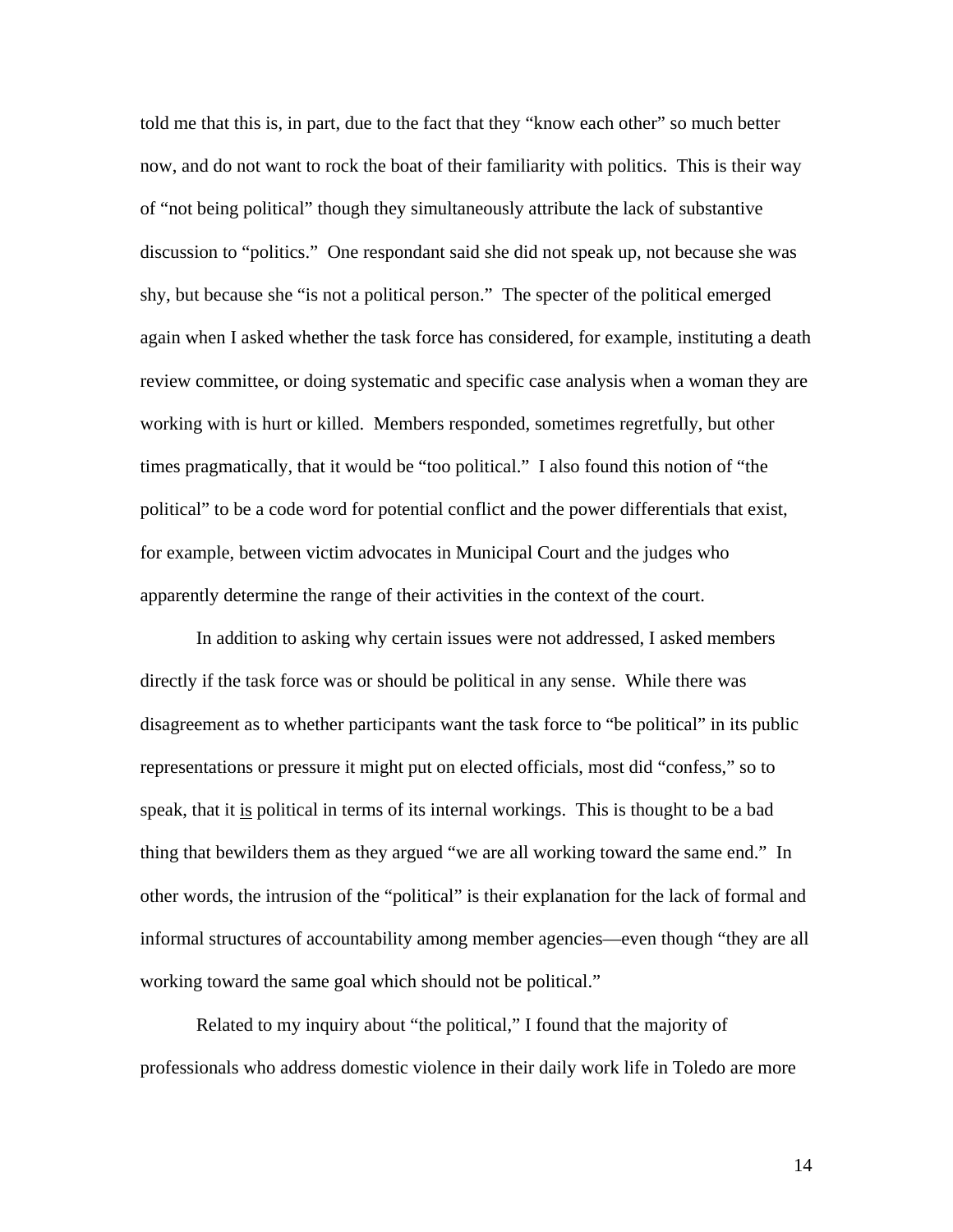or less oblivious to or uninterested in considering the impact of feminism in bringing it to public attention. When asked directly, they might acknowledge that feminism had something to do with bringing the issue to national public attention, but they back away from any claim that what they are doing at the local level is feminist. In fact, some respond with veritable horror at the thought than their work might be perceived as feminist as if that would seriously undermine their efforts or even render those efforts immoral or unjust. As far as they are concerned, feminism simply has nothing to do with them or their work. As one respondant, sympathetic to feminism, said, "this is a task force organized for and by professionals. The quality of life of women may be among their concerns, but their concerns have nothing to do with feminist consciousness."

Thus, professionalism, defined by the exclusion of the political/feminist impulse and aspirations to neutrality and objectivity, is identified by task force members as simultaneously the problem and the solution to domestic violence. Politics is thought of as simultaneously a problem and a rationale. That they do not confront one another on certain issues is described as political. However, that they do not confront one another is driven by the desire to "keep politics out of it." Respondants in my research consistently defended one another's autonomy and independence as "experts" who should be assumed to know what they are doing even while they were harshly critical of actual practices and outcomes. In other words, these professionals, in the name of respecting the professional boundaries of law, social service, and policing strategies, and as a means of preventing the intrusion of the political, avoid openly addressing their own lack of faith and actual conflicts of interest with respect to the practices of others.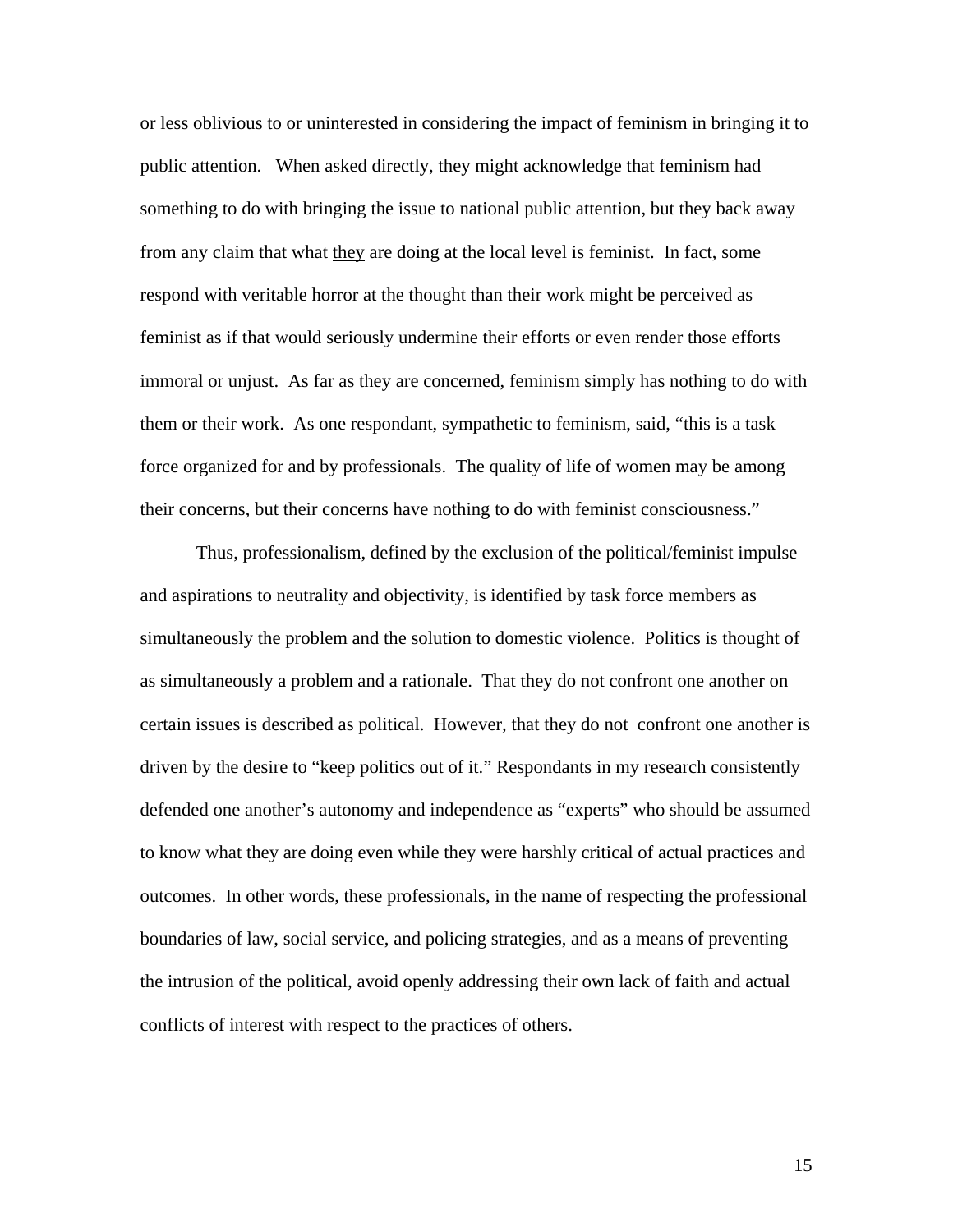Apart from stalling progress on certain systemic and policy changes, the concern with professionalism and rationalizing the systemic relationship between the tasks their various professional orientations set them up to accomplish has had an unintended, but dangerous, effect. The effort to depoliticize the work of the collaborative obscures the different goals agencies might have with respect to the particular lives and needs of victims they are working with. Many victim advocates and shelter workers explicitly complained about being caught between the demands of collaboration and their sense that they should advocate in the specific interest of victims.

Given the changes in the law, the underlying assumption of the task force is that increasing arrest and conviction rates will be a measure of success of the collaboration as such. This assumption is typically couched in discussions about the failures of the system to effectively work in the victim's interest. Most of my respondants focused on law enforcement agencies and the prosecutor's office as having come the furthest but as still having the furthest to go in terms of improving their treatment of and service to victims. For example, creating an effective system for notifying victims of court dates has plagued the task force since its inception. However, I want to suggest that this concern with making the system more effective in terms of serving victim interests, slides too easily into a concern with making "victims" work more effectively for the system.

With the introduction of mandatory and preferred arrest policies in most communities, many women are drawn quite *unwillingly* into the courts and social service systems. <sup>v</sup> Many of them actively resist because it does not appear to them to be in their interest to proceed with charges. Whether it is because of fear or pressure from the defendant, economic and work issues, children, a sense that the system will not ultimately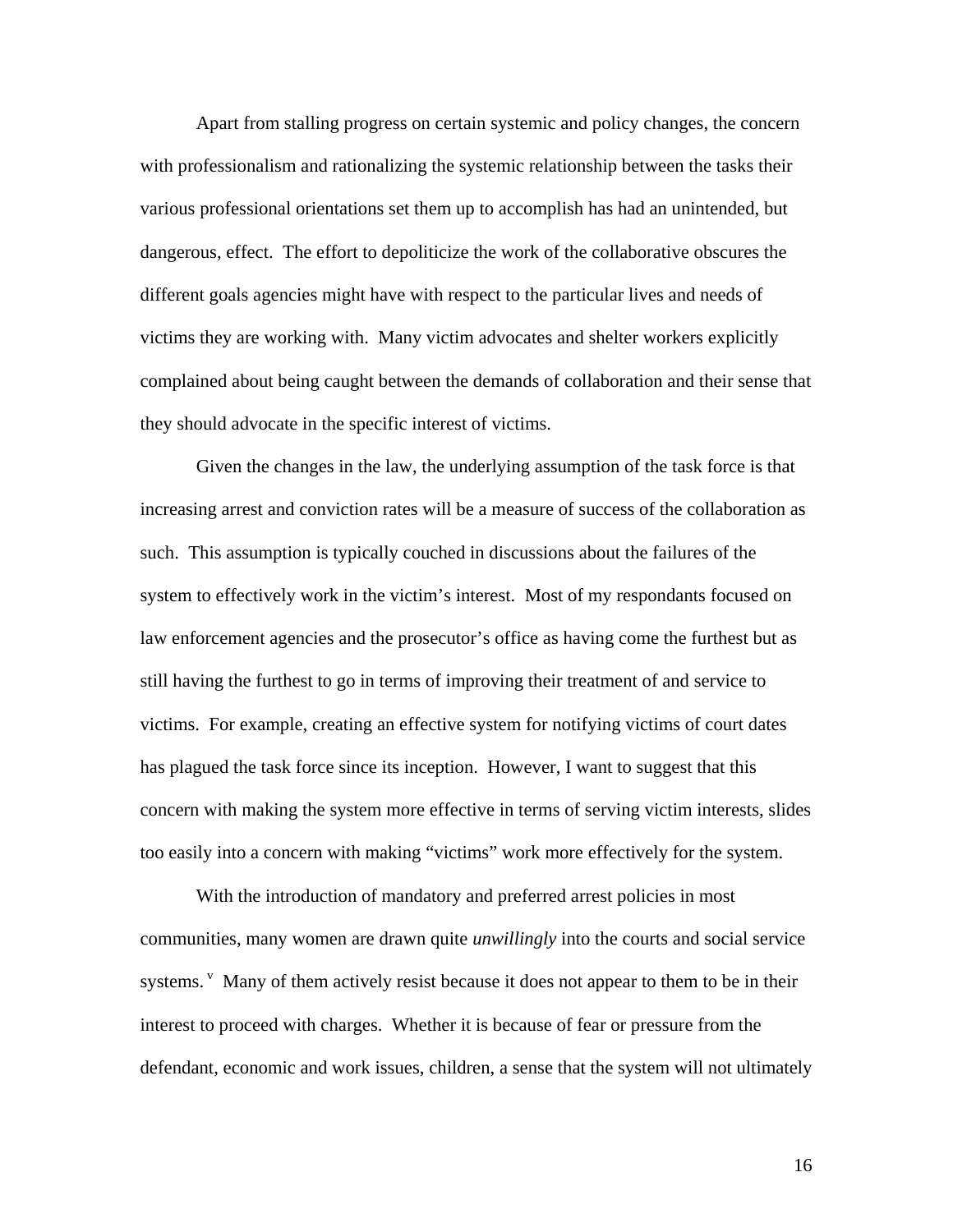help them, or simply that they are not notified on time for hearing and trial dates, very few victims actively "cooperate" with the legal system in adjudicating their cases. Many social service personnel who work directly with women concede that the majority of their clients would not seek help through the legal system if they had a choice. <sup>vi</sup>

However, rather than see this as a potentially rational response, professionals involved in serving victims and enforcing the law assume that it is the irrationality implicit in any relationship of intimacy that complicates the rational adjudication of the incident. This frustrates the system because it needs "cooperative victims" who are willing to represent themselves publicly as such to do its job and sustain its legitimacy in light of the changes in the law.

Thus, while case workers and therapists expressed consistent and empathic understanding of why women do not "follow through" given the complexities of family, economic, and emotional issues, victims nonetheless consistently appear as the wild card in the minds of most respondants with respect to their efforts to rationalize social responses to domestic violence. This is further supported if we look at the minutes of the DVTF meeting of April 1998 when the group was attempting to assess progress and set future priorities. After three years, out of ten problem areas listed by members as priorities when they began, eight out of ten were described to have "seen great improvement." The two that were described as "continuing to be a problem" were "lack of follow-through by victims throughout process" and "victim's failure to appear for court." In other words, after five years of systems development, the priorities of the group center on enforcing a more predictable victim response to the systemic strategies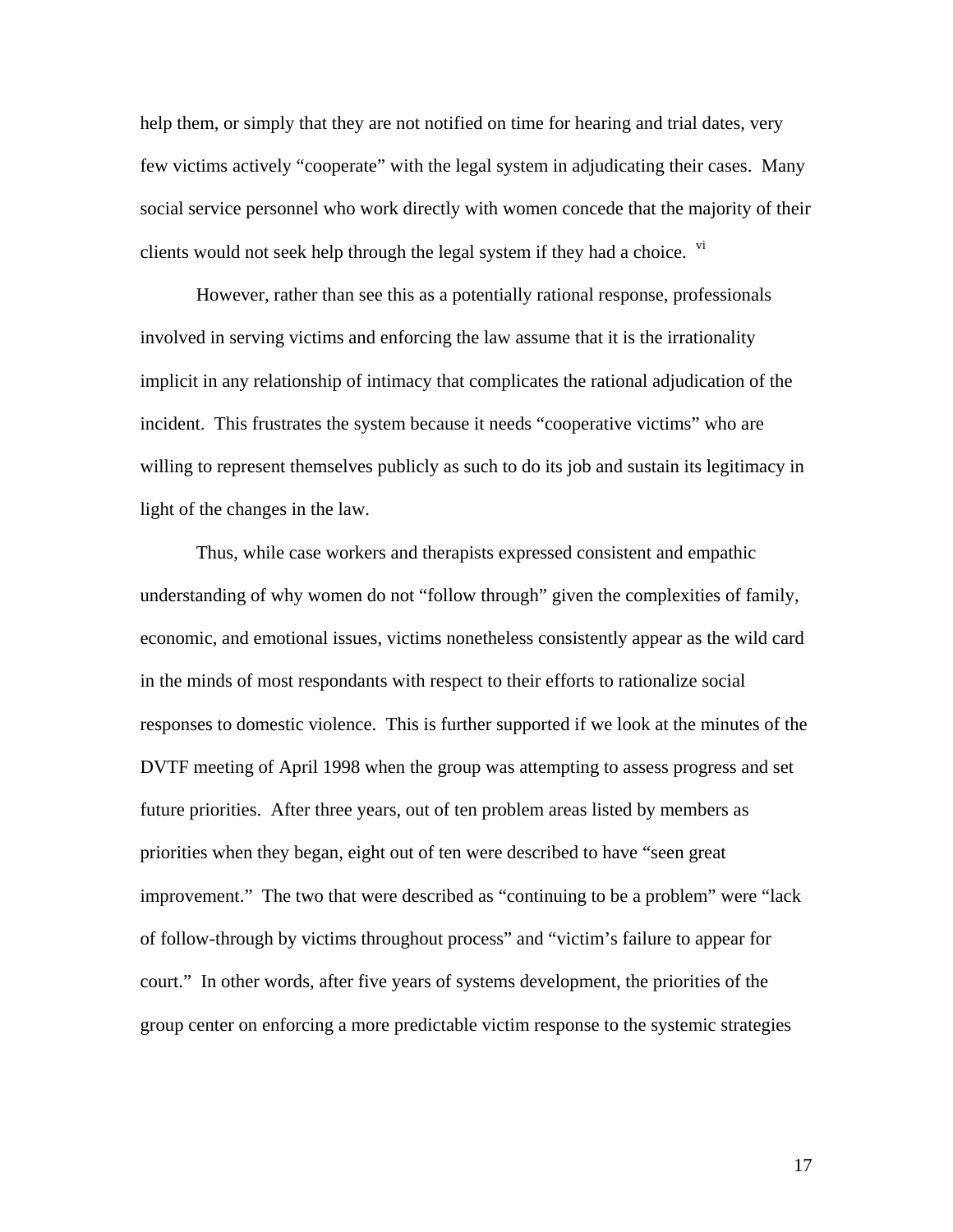for adjudication. A real and concrete concern is that the logical outcome of this kind of thinking is to use the enforcement power of the state against her.

The frustration of one prosecutor about not being able to get victims to testify was palpable. He clearly does not accept the rationales that victims do not show up out of fear, economic hardship, or for lack of childcare, as adequate. When a colleague suggested to him that victims have "good reasons for not showing up" he retorted, "they have reasons." Period. His solutions included being empowered to issue an order for their arrest if they do not show up, persuading judges to hold them in contempt, and/or charging them when they invite abusers with TPO's or CPO's back into their house or otherwise initiate contact. He is clearly reluctant to spend valuable time and resources developing strategies that do not rely on victim testimony. He seems to think persuading victims to cooperate is a better use of resources. He has pressed the police department to do better reporting and has obtained federal funding through VAWA for a special prosecutor to handle DV charges. However, ultimately he does not see victimless prosecutions as a realistic way to increase his conviction rate, upon which his success in the job is currently being assessed. <sup>vii</sup> Thus, working on victims to get them to cooperate remains a central part of his strategy. He expresses frustration that the system does not simply empower him to issue warrants, to hold them in contempt, or to simply tell the police to go get them for court dates.<sup>viii</sup>

Law enforcement's strategies and frustrations have to do with issues attendant upon the state wielding its executive power as it takes women out of the intimate, affective, if dangerous and violent, webs she has constructed and through which she identifies (as a lover/wife/kin) and engage her in a wholly different set of norms and rules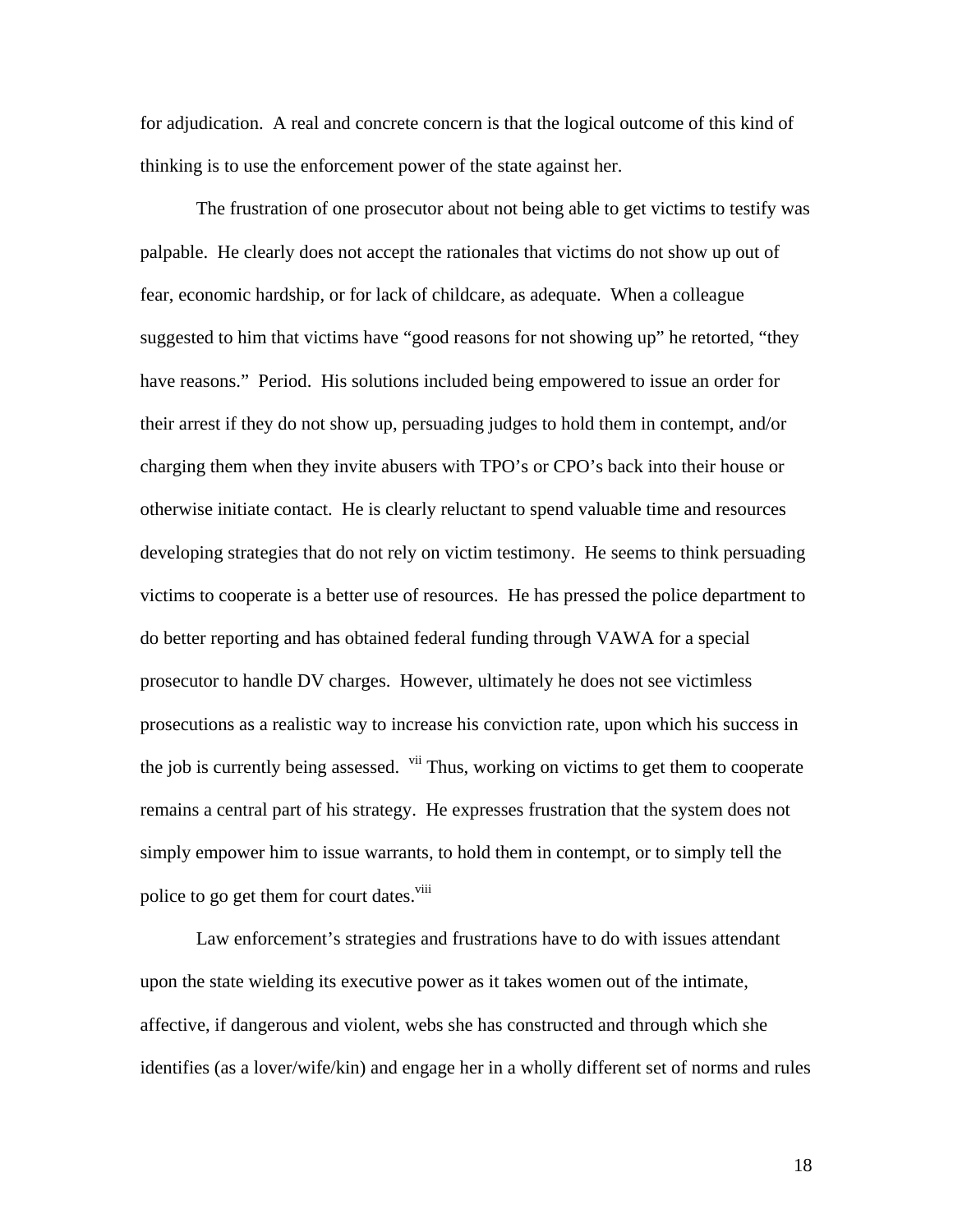and structures as victim.<sup>ix</sup> One judge I interviewed believed the answer lay in "sending a busload of professionals" to the scene when the call comes in to the police. He envisioned social service workers, court advocates, psychologists, child welfare, and the police, arriving on the scene to do an assessment as to how far to intervene. Getting the victim to cooperate, for this judge, meant immediate physical and psychological intervention in the moment rather than allowing her to "fall back in love over the weekend" and subsequently fail to cooperate with the legal action her phone call (or a neighbor's phone call) put in motion. What *will* soon be implemented in Toledo is a program organized through the prosecutor's office for law student interns to work more closely with individual women. The organizer of the program describes the goal as developing prosecutorial strategies that do not rely on victim testimony.  $\overline{X}$  However, the prosecutor describes the program as helping him prevent them from backing out, changing their minds, or giving up.

There is another edge to this image of the "noncooperative victim." Several of my respondants, including victim service providers, expressed frustration not just with those victims who will not cooperate, but with the sense that as the system makes itself more available, so to speak, more individuals (women) may use it to all the wrong ends.

For example, a coordinator in the victim witness program mentioned that while she was glad the system is more accessible to women and other victims, she is concerned that this renders "system abuse" more likely. When asked what she meant by system abuse, she replied that the educative work volunteers do about the courts, prosecution, TPO's, etc. make it more convenient for those women who are just trying to control their men to do so. They might go to court to get a TPO in order control him rather than to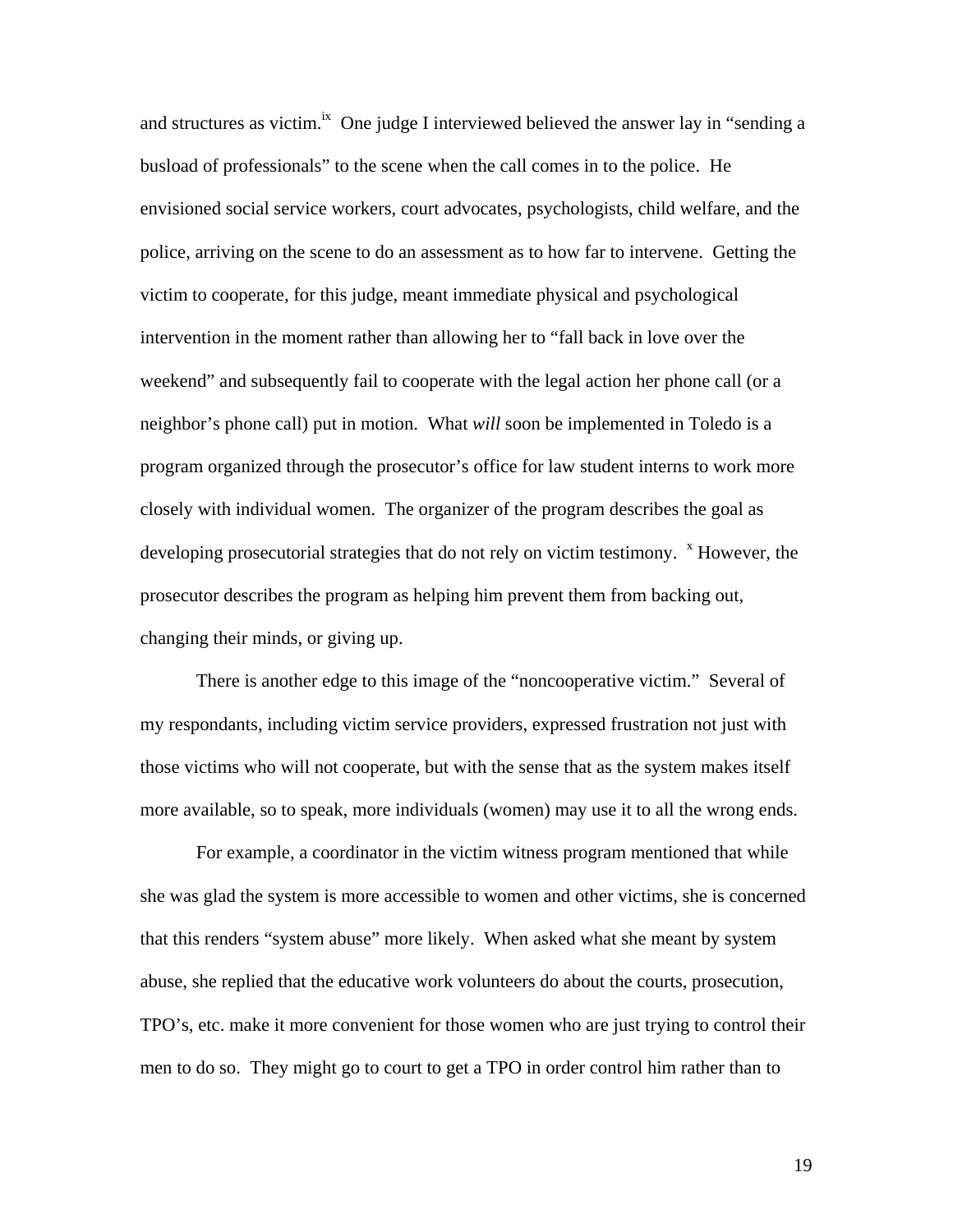protect herself. TPO violations are criminal offenses in Ohio, so she can threaten to call the police or retaliate for his bad (not abusive) behavior. Different versions of this same story of the potential for individuals (women) to abuse the system they, as professionals, have made available to them, came from several different respondants. One respondant who works in a shelter emphasized that the system does not make room for those who simply want the violence to stop or to control it on their own terms. However, this insight is lost as victims are increasingly perceived as "using" the system, infuriating police officers, prosecutors, and judges who view themselves as on the front-line in rationalizing responses to and adjudication of the violence.

Those members of the task force who work directly with victims, on safety plans, mental health issues, familial and custody questions, may well understand the complications of each individual case in terms of following through. However, because they are now mandated to collaborate with law enforcement and the courts, the pressure intensifies to measure their success by how cooperative their clients are in following through.<sup>xi</sup> The collaborative model encourages us to forget that the interests of individual victims may be in fundamental conflict with the interests of "the system" in enforcing the law. More generally, however, I attribute the figure of the uncooperative victim to the conceptualization of domestic violence.

When I asked respondants to say what they thought caused domestic violence, they each specifically referenced dysfunctional intimate relations and/or the family. We should also note that domestic violence is criminalized as such because it is a violation of the promise of intimacy. $x^{i}$  In previous eras of reform, the space of the familial was defined as a space of male prerogative, and as such specifically immune to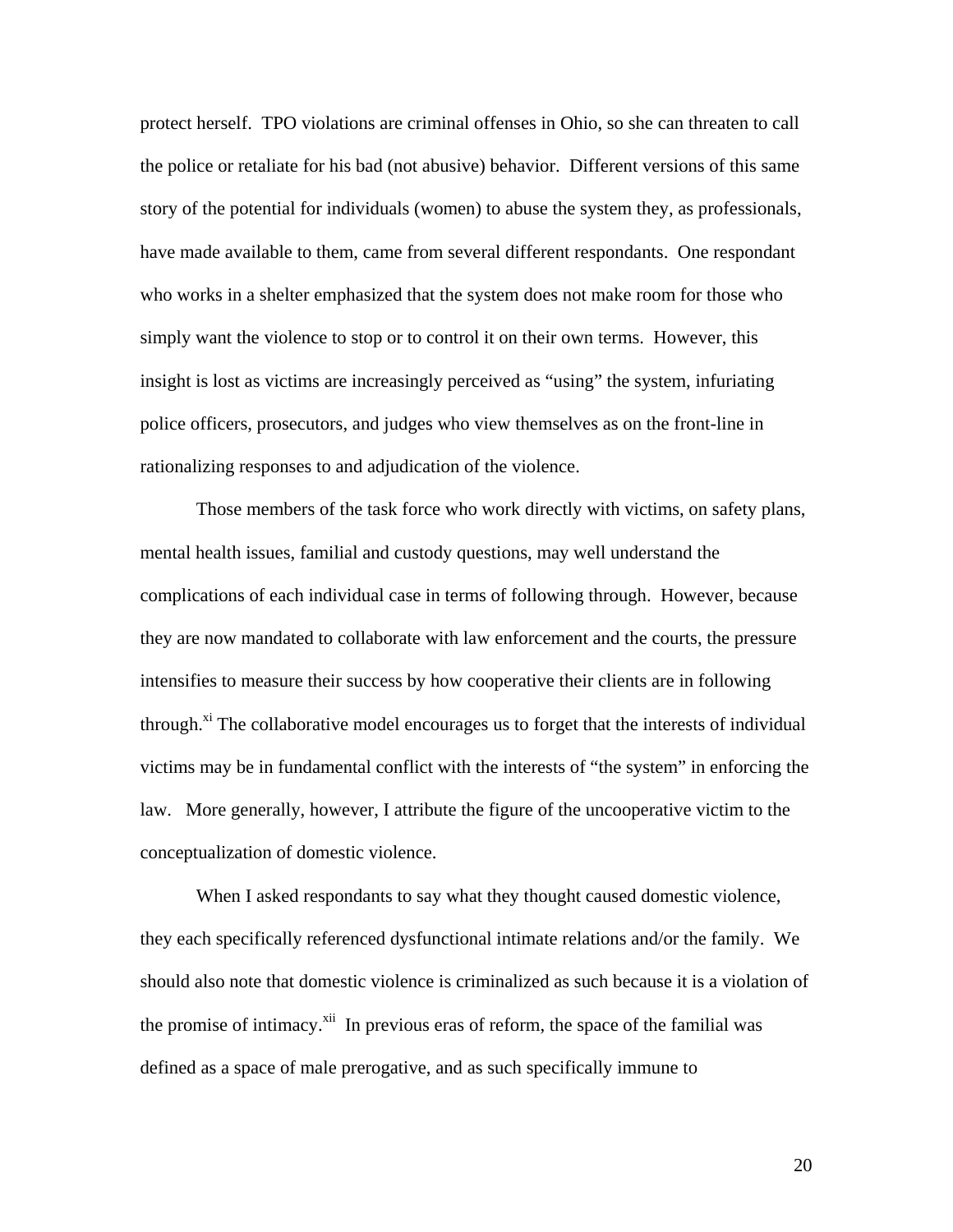public/professional intervention. My respondants referred very critically to the historical prerogative of men to discipline their wives as their property right. But few think this remains a relevant issue, especially given the move to criminalize men's intimate violence.

Thus, the difference in the current era is that rather then defending the family as "a little kingdom ruled by male prerogative," domestic violence workers, whether in the social services or in law enforcement, see themselves as healers of relationships as spaces of "affective privacy and potentially egalitarian intimacy" (Siegel 1999).<sup>xiii</sup> Most respondants attribute patterns of domestic violence to intergenerational habituation and learning patterns. This default position, that identifies intimacy as simultaneously causal and the reason we must prosecute, reprivatizes  $x^i$  the issue at a conceptual level. Intimate relationships are the problem but also the solution. Thus, contemporary domestic violence public policy, as shaped by professionals in the criminal justice and social service systems, draws family members, husbands, lovers, children, wives, etc. into the public sphere and reconfigures them as offenders and victims on the way to making them into better family members. As such, from a professional perspective, the tattered threads of their relations of intimacy become properly subject to processing and reweaving through the instruments of the state.

Thus, the "uncooperative victim" haunts the professional imaginary of the social service and law enforcement systems. It is not unrelated to the old gender stereotypes of the feminized figure that asks for or deserves what she gets in instances of sexual and gender abuse. Feminine complicity, though in a different guise, continues to plague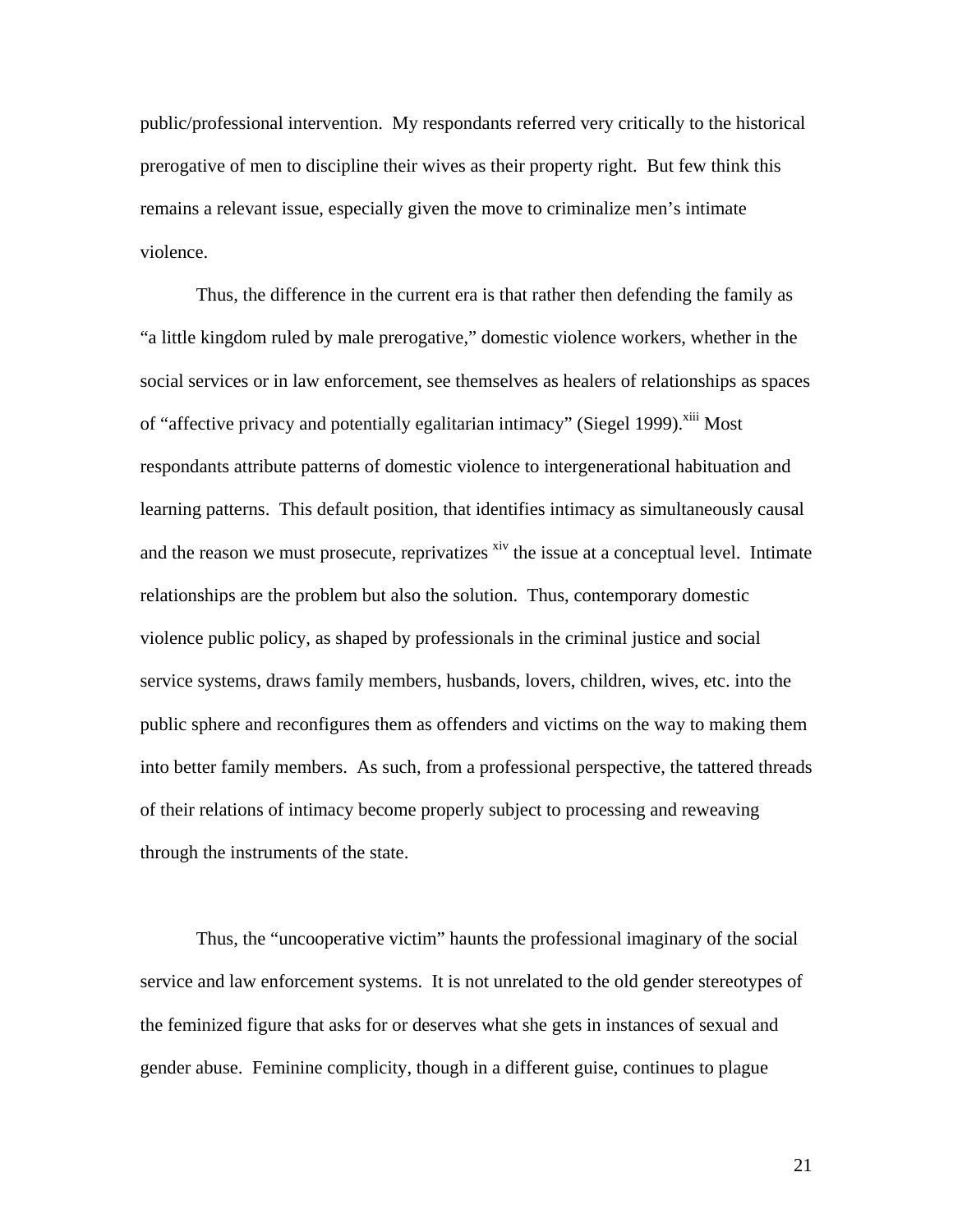professionals who are now trying to rationalize state responses to domestic violence. The constant attention to the "uncooperative victim" seems to me to be gendered, not only in the sense that most victims are female and therefore, as women, are targeted as the problem, but because it continues to figuratively draw "woman" as simultaneously vulnerable, duplicitous, and irrationally resistant to rational, common sense, public responses to her plight. Old configurations of the duplicitous character of women are redrawn by helping professionals who see themselves as knowing what victims' real, or rational, interests are. In the context of adjudicating domestic violence cases, the concern for defending victims' interests easily slides into a concern for disciplining unruly victims. This is an example of the way social service, therapeutic, and criminal justice strategies ultimately tend to deflect "responsibility for structural problems onto figures that embody them" (Campbell 896).

The apparent neutrality of stated goals of the criminal justice and social service approaches to domestic violence allows us to forget that domestic violence is, ultimately, symptomatic of and interrelated with other social injustices and structural inequalities that govern gender. The resistance to "politics" or any discourse (for example, feminism) that threatens to politicize the interactions among criminal justice and victim service providers allows the illusion of neutrality with respect to the collaborative work law enforcement and service providers do in "keeping victims safe and holding offenders accountable" to go unchallenged. However, I have tried to point out that in the name of professionalism and collaboration, we may only end up obscuring real conflicts of interest between the "victim" and the systemic responses to her situation. <sup>xv</sup>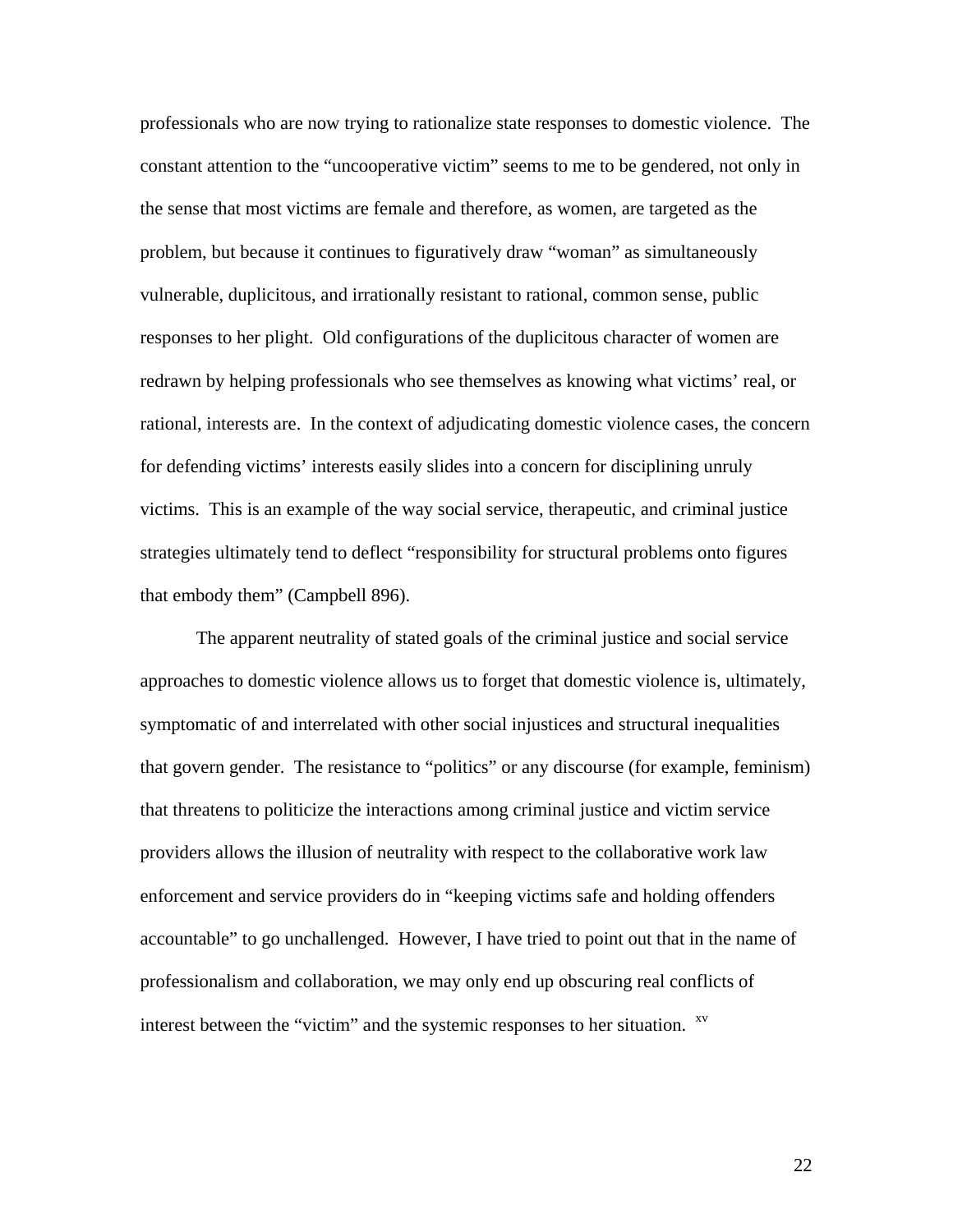A look at the roster of the task force and the judgment calls made by the leadership about supporting community based programs indicates that it is headed firmly in the direction of prioritizing criminal justice and therapeutic/social work approaches to domestic violence and actively excluding other approaches that threaten to "politicize" relations among members of the collaborative. The absence of discussion of the recent "reforms" in the federal welfare system and their impact on women becomes more significant in this context as it precludes discussions of women's economic realities and possibilities. The elimination of a program, at the behest of the task force leadership, that brought the Lucas Metropolitan Housing Association into partnership with police through educative programs (run by an African-American policewoman) in the projects, is significant in this context as it marginalizes strategies of empowerment through community-based programs (as opposed to programs run by properly credentialed professionals).<sup>xvi</sup> And, perhaps most importantly, the absence of survivor representation on the task force is significant in this context.<sup>xvii</sup> Many respondants were surprised by my questions about survivor representation. They could not recall whether it was ever brought up as an issue. Most said they would not object if it were the "right kind of survivor…one who had a good overall sense of what is going on systemically and within the various components of the system." In other words, they would accept a survivor who could act like a professional. This effectively seals up the professional hegemony over the process of rationalizing services and the production of knowledge and expertise about, for example, the "uncooperative victim."

 $\overline{a}$ 

<sup>\*\*</sup> Special thanks to the Urban Affairs Center for their support in this research.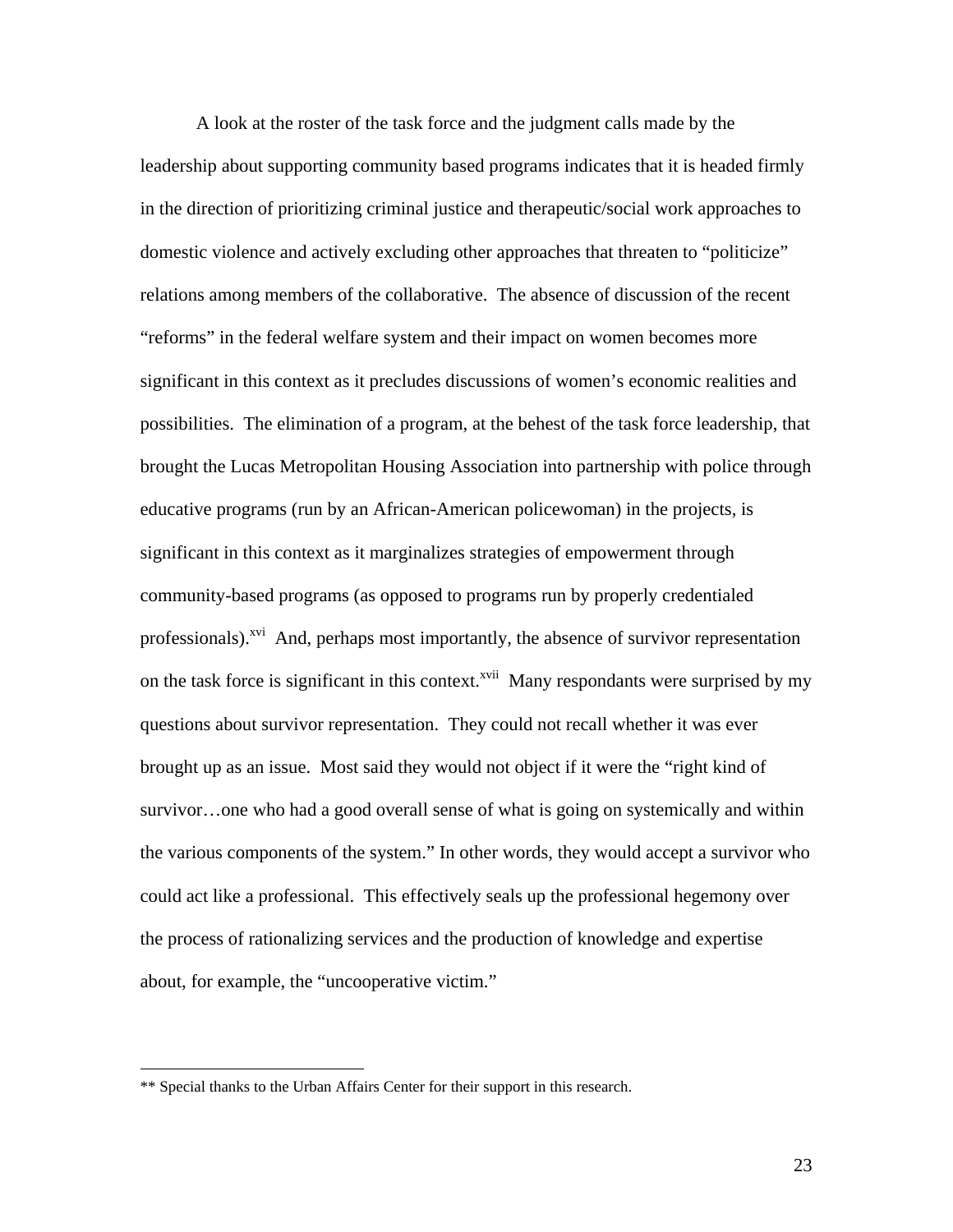i <sup>i</sup> It is also characterized by the increasing colonization of the battered women's movement by the victim's rights movement but I do not specifically discuss this process here.

iii This "streamlining" of services could be identified as a moment of "rationalization" in a Weberian mode of analysis, or as another example of the "increasing organization of everything" if we adopt a Foucauldian perspective. The Urban Institute issued a report in 1996 for the Office of the Assistant Secretary of Planning and Evaluation (Clark, Burt, Schulte, Maguire) that offers a comprehensive overview of six communities where efforts to coordinate services are in full swing. This report can be found at http://aspe.hhs.gov/hsp/cyp/domvilnz.htr. The content and thrust of this report supports my claim that coordination/collaboration in itself is understood to be the common sense and progressive response to DV.

<sup>iv</sup> Collaboration is the rule for successful application for VAWA funding through the STOP grant funding. Victim services, law enforcement, and prosecutors must apply as a team, prove they are not duplicating services, and only apply for programming that provides services directly to victims. In further versions of this work I hope to address some of the problems respondants have identified with the terms of the VAWA funding. The most obvious problem they confront right now is that the sub-committee does not actually hammer out the amounts each collaborator will apply for. They each write for as much as they think they can get and leave it to the appointed committee of the regional Criminal Justice Coordinating Committee to decide actual disbursements. The members of the sub-committee are not satisfied with this as it appears to defeat the terms of "collaboration" and puts the final decision in the hands of a committee that may or may not know very much about the various components. Further, some frustration was expressed with the sense that law enforcement was getting a large chunk of scarce federal funds "to do the job they are already paid by the city and state to do."

It should be noted that mandatory and preferred arrest statutes have not yet been shown to "work" in the sense of preventing or deterring battering or decreasing recidivism though they have forced the hand of others in the system to attend to the crime of DV. (see Buzawa and Buzawa 1999) These policies have had a tidal wave effect in the sense that they have caused the domestic violence caseload in Municipal Court to escalate exponentially and put an enormous amount of pressure on the system. At best, however, in an abstract ethical sense they signify an improvement over leaving decisions about arrest in "domestic disturbances" to the discretion of individual officers. Historically this led to inconsistent and unpredictable responses and often left individual women in more immediate danger. These policies force law enforcement to address the incident as a crime rather than as a personal problem. In other words, studies thus far indicate that these statutes might be thought of as means by which to police the police as they handle particular incidents rather than as a potential means to the end of preventing or deterring the crime of domestic violence.

<sup>vi</sup> There has been some discussion among feminists who are concerned that mandatory/preferred arrest policies further disempower women who already struggle with issues of autonomy and control. Linda Mills (1999) advocates a "survivor-centered strategy" to overcome the negative implications of criminal enforcement strategies for women's privacy rights and autonomy. More in the "victim's rights" line of thinking is Christine O'Connor's (1999) claim that, with respect to judicial decision-making in cases of domestic violence, it is time to give the victim back her voice. These critiques highlight the fact that the imperative to limit police and judicial discretion, which historically has been guided by misogynist assumptions about feminine desire and complicity in victimization, has had the effect of preventing women from being heard as their cases move through the system. The protective arm of the state can silence women in the name of helping them just as it did when it refused to acknowledge domestic violence at all. <sup>vii</sup> According to the terms of the VAWA grant the office just received to hire a special DV prosecutor, conviction rates must go up by 7%, from 15% to 22% by the end of the one-year grant cycle.

<sup>viii</sup> Some jurisdictions, for example, Kansas City, issue warrants for the arrest of victims under supoena who do not show up for court dates. Toledo has yet to use that strategy.

 $i<sup>x</sup>$  A victim advocate I interviewed said many of her clients resist identifying as victims of domestic violence. She says she tries to get around their resistance by explaining that they have simply been identified as "the victim" by law enforcement.

 Victimless prosecutions are as controversial among policy makers as mandatory arrest statutes—both because we have little data that shows any impact on the prevalence of domestic violence and the

<sup>&</sup>lt;sup>ii</sup> Efficient delivery of services means avoiding duplication and turf battles over who does what for victims or with offenders